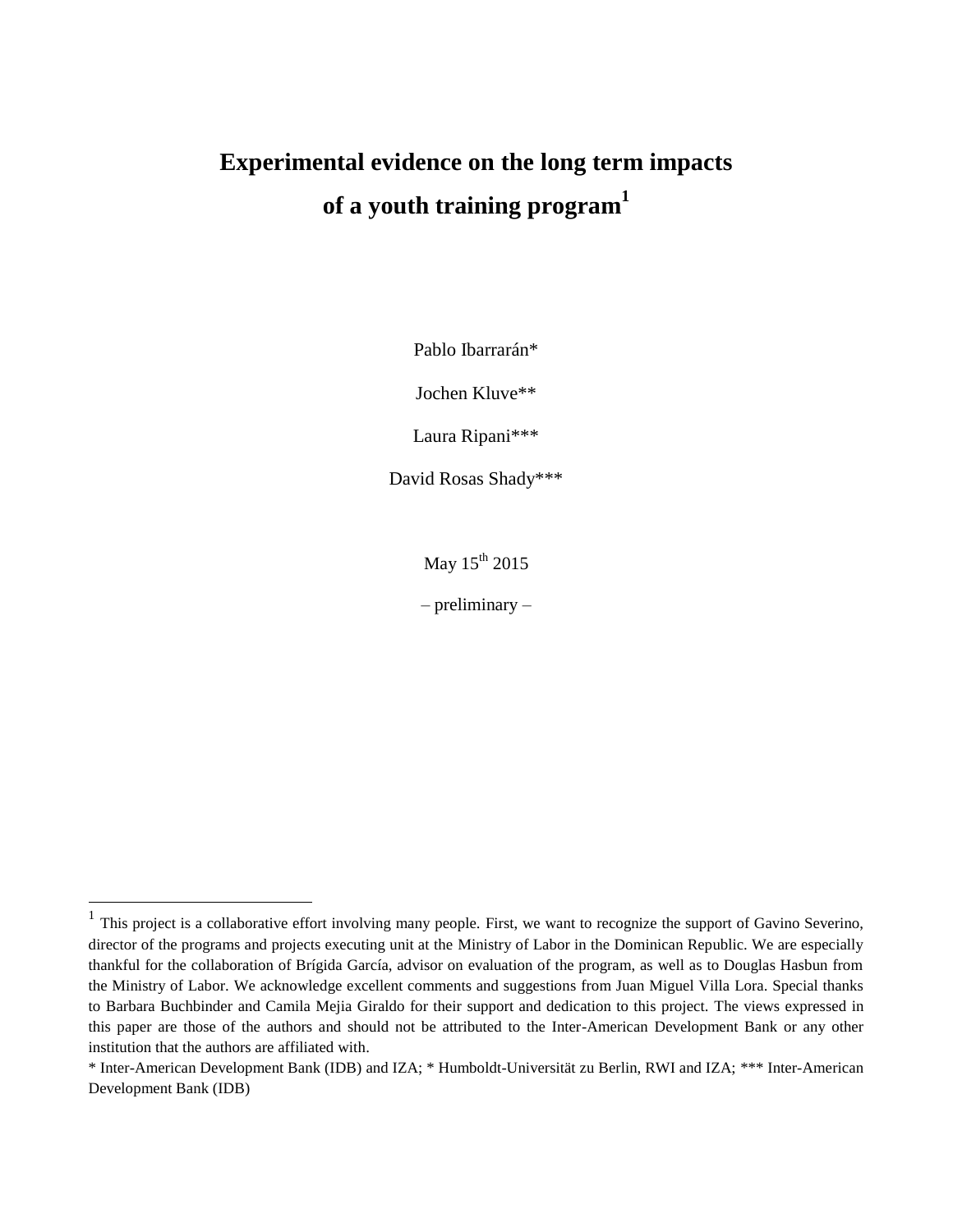## **Abstract**

This paper presents the results of a randomized experiment on the long term impacts of a youth training program. The paper analyzes labor impacts six years after the training, including labor market histories of young people, and is the first rigorous long-term evaluation of a training program in developing countries. On a group of youngsters that were around 22 years old at the time of training and 28 years old in the follow-up, we document significant impacts on the quality of employment, particularly for men, and impacts for both men and women in the largest city (Santo Domingo, the capital of the Dominican Republic). There are no impacts on average employment, which is consistent with the low unemployment in countries with high informality and no unemployment insurance. However, we document large impacts on the percentage of participants that receive health insurance through their employer, a good proxy of formality in the Dominican Republic. The results of this paper are consistent with the short-term findings, and shows that for the youngsters that benefit from these programs in the short run, the impacts are long-lasting.

**Keywords**: Long term, impact evaluation, Randomized Controlled Trial, Dominican Republic, youth training, labor market outcomes.

**JEL Classification**: J24, J64, O15, O17.

Pablo Ibarrarán Laura Ripani David Rosas Shady Inter-American Development Bank 1300 New York Avenue Washington, DC, 20577 [pibarrraran@iadb.org](mailto:pibarrraran@iadb.org) [laurari@iadb.org](mailto:LAURARI@iadb.org) [davidro@iadb.org](mailto:davidro@iadb.org)

Jochen Kluve Humboldt-Universität zu Berlin and RWI Spandauer Str.1 10178 Berlin, Germany [jochen.kluve@hu-berlin.de](mailto:Jochen.kluve@hu-berlin.de)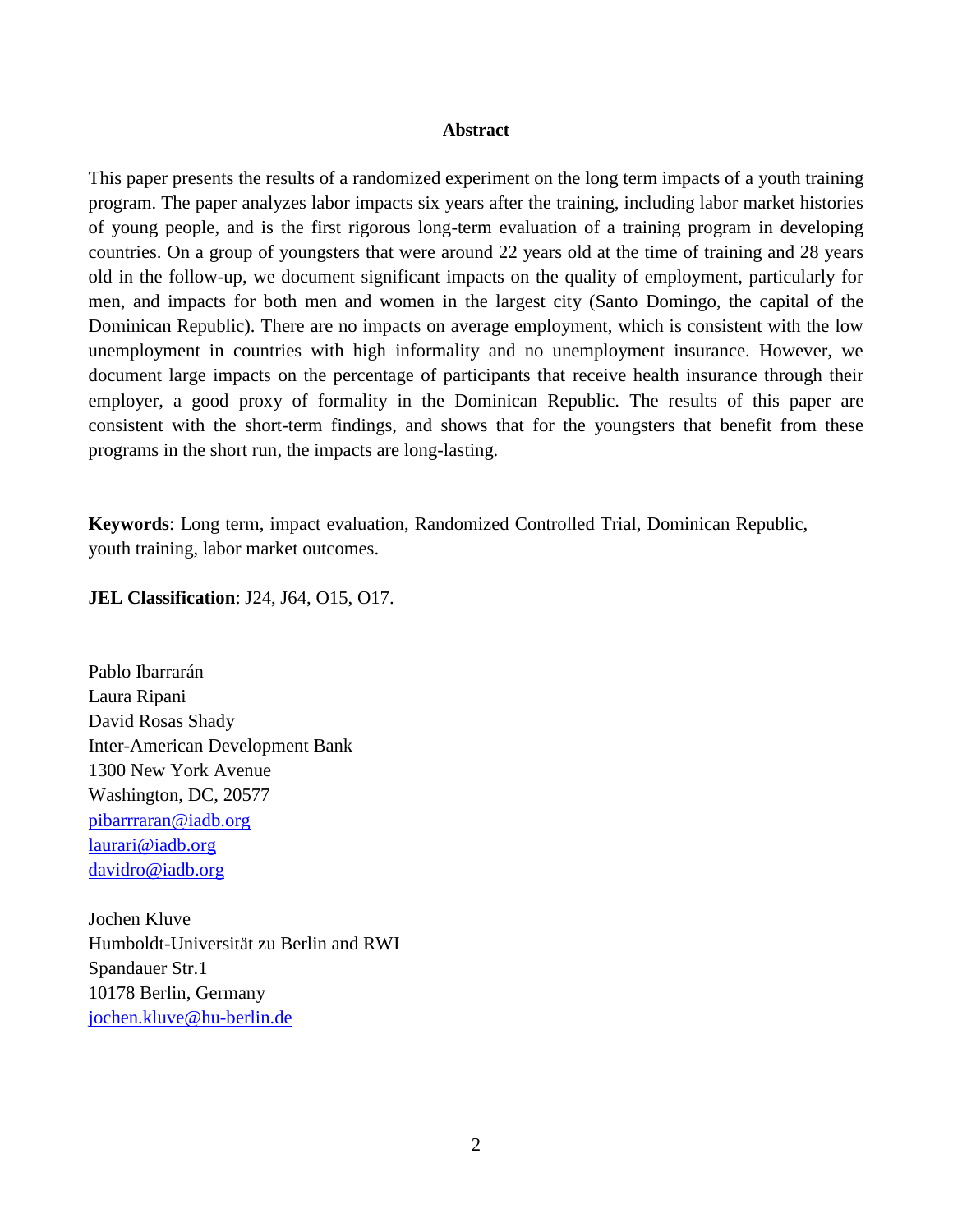## 1. Introduction

Investments in human capital are determinant for the economic success of individuals in the labor market. In developed and developing countries alike, however, there are disadvantaged groups in need of support to upgrade, modernize or simply builds their skills. The fact of being disadvantaged can arise for several reasons, such as lack of access to education, or dropping-out of education; a history or background of poverty; and/or being unemployed and looking for a job. Job training programs of various types have been implemented in many countries to address issues of skills shortages, to help jobseekers find jobs, and to increase individual productivity and labor earnings.

A large number of program evaluation studies over the last decades have addressed the effectiveness of these training programs in terms of increasing participant earnings and employment probability (for systematic overviews of the evidence see Heckman et al. 1999, Greenberg et al. 2003, Betcherman et al. 2004, Kluve 2010, Card et al. 2010). A key result emerging from the overall evidence is that the timing of measuring program impacts matters: short-term effects during the first year post-program are often small or even negative, reflecting the "lock-in" nature of a skills-enhancing treatment. With increasing time between end of the program and measurement of the effects, the size of the effects and their positive significance generally tends to increase. Card et al. (2010) e.g. show that medium- and long-run estimates of training impacts are more likely to be positive and significant than the shorter term estimates. One caveat of this finding is, however, that the number of available long-run estimates is limited, and that the "long-run" is only defined as impacts measured more than 24 months after the program. The importance of the pattern notwithstanding, this type of evidence also implies that our knowledge on long-term impacts remains quite limited.

In fact, only very few studies of long-term impacts of training programs exist, such that there is little knowledge regarding the question whether the human capital investment contained in these – typically post-secondary – programs has any significant returns over an extended time horizon. Our paper contributes to filling this knowledge gap by investigating the long-term effects of a youth training program using a Randomized Controlled Trial (RCT). The empirical analysis is based on experimental data tracing 3,279 young people up to six years after random assignment. Our study is implemented in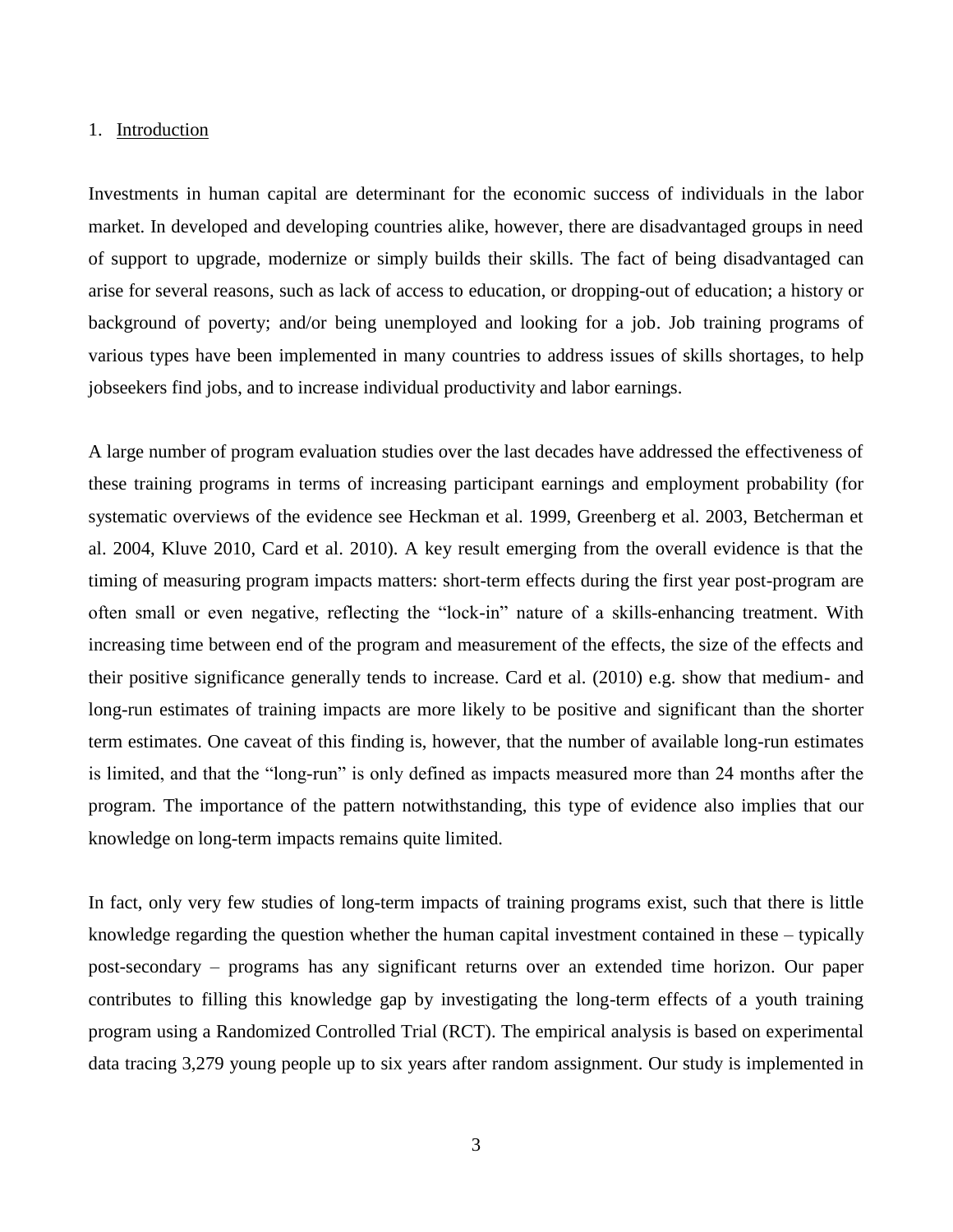the Dominican Republic and covers a cohort of the training program "Juventud y Empleo" (i.e. "youth and employment"; a previous cohort of the previous version of the program served to evaluate the short-term impacts also using an RCT, see Card et al. 2011). We show and discuss the representativeness of our sample at the long-term follow-up and present intention-to-treat, average treatment, and local average treatment effect estimates of program impacts. We find persistent effects on the formality of employment, in particular for men, but not on overall employment. Young individuals in Santo Domingo, the capital, also benefit significantly in terms of labor earnings. The empirical results therefore suggest that the skills investment of the program may not bring about large overall impacts, but does effectuate significant long-term improvements in the probability of being formal and in labor earnings in an urban labor market.

The paper is organized as follows. Section 2 reviews the literature on long-term impacts of training programs. Section 3 describes the *Juventud y Empleo* program, gives a summary of the previous findings on short-term impacts, and explains the experimental design and the long-term data collection. The empirical results are presented in section 4. Section 5 concludes.

# 2. Related literature

The evidence to date on the long-run effects of job training programs is quite limited and can be grouped into two types of studies. The first type of studies looks at job training programs in the US; these studies investigate impacts for the set of well-known US employment trainings that were evaluated using large-scale experimental designs. Evidence on long-term impacts has been produced for the National Supported Work experiment (Couch 1992), the JOBSTART demonstration (Cave et al. 1993), and Job Corps (Schochet et al. 2008, Flores-Lagunes et al. 2010). A second type of studies looks at the long-run effects of training for the unemployed in Germany; these studies are based on administrative data, use non-experimental identification strategies and specifically focus either on East Germany (Fitzenberger and Völter 2007) or West Germany (Lechner et al. 2011, Osikominu 2012).

Couch (1992) uses Social Security data to track annual earnings for the treatment and control groups in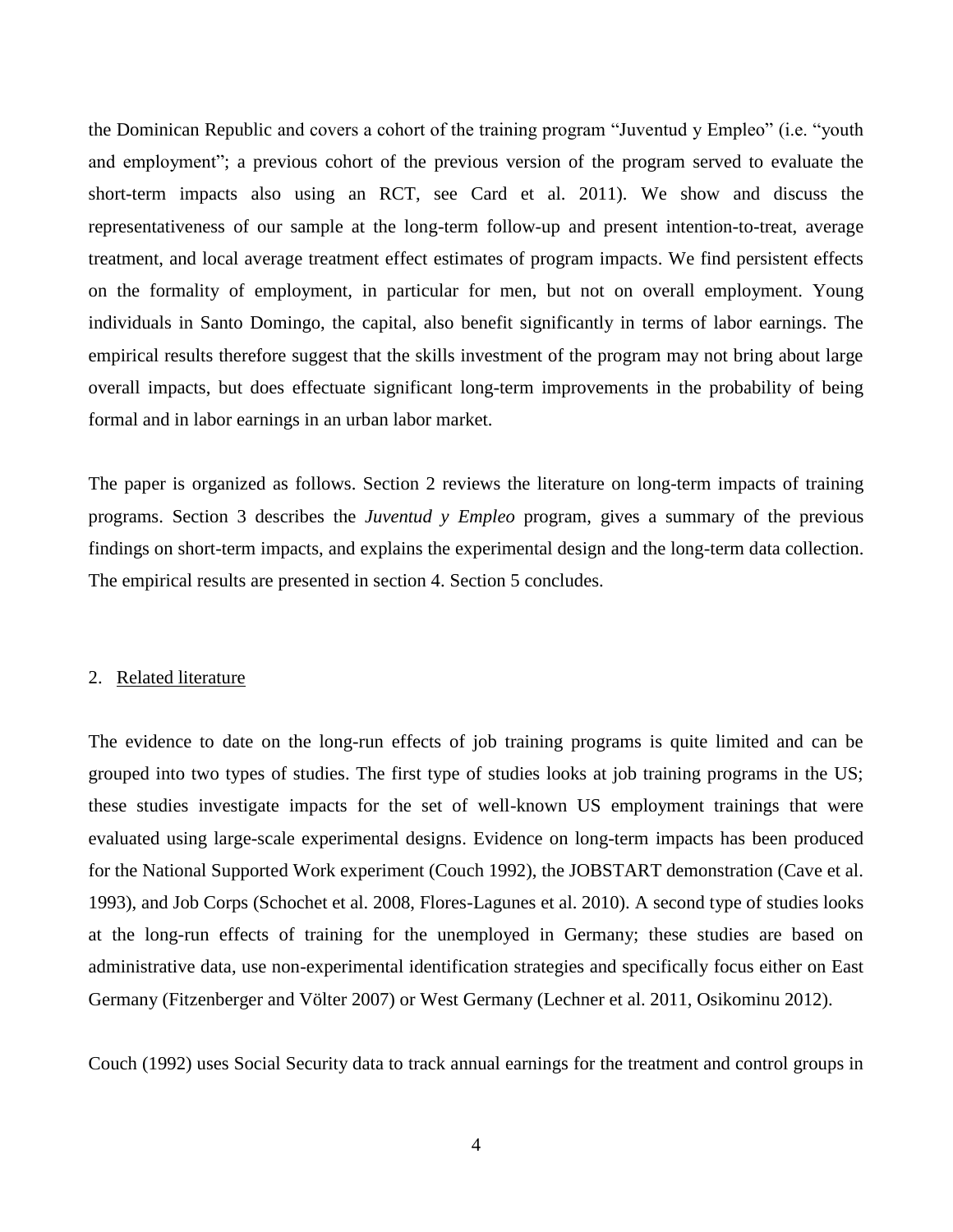the National Supported Work (NSW) demonstration for 8 years following the end of the program. The NSW provided subsidized employment opportunities – essentially work experience and on-the-job training – to individuals "severely handicapped in the labor market" and operated experimentally at 10 sites across the US from 1975 to 1979. The study finds significant earnings impacts (in the range of USD 400 – 500 p.a.) for Aid to Families with Dependent Children (AFDC) recipients during the period 4 to 8 years after treatment, but does not find any significant earnings effects for the youth target group (sample sizes are not reported for both target groups). That is, for the entire 8-year post-program period 1979-1986 the annual earnings impact estimates for young individuals are close to zero in size and always insignificant, indicating that the program did not help this group into a better position in the labor market.

The JOBSTART demonstration was implemented between 1985 and 1988 in 13 sites and specifically aimed at providing evidence on what works for low-skilled, economically disadvantaged young people (Cave et al. 1993). The evaluation was based on an experimental design and the eligible population comprised 17- to 21-year old, economically disadvantaged school dropouts with poor reading skills. Individuals in the treatment group participated in education and vocational training, and also received job placement assistance; the total average duration of program activities amounted to 400 hours (with wide variation, however, cf. Cave et al. 1993). The impact evaluation uses a sample of 1,941 youths who were surveyed in the short- and medium-term (12, 24, and 48 months after random assignment). Whereas educational outcomes – i.e. the rates of passing the General Educational Development (GED) examination or completing high school – were significantly improved through the program, labor market outcomes were not enhanced: after the expected "lock-in" effect in the first year, during which youths in the experimental group earned less on average than those in the control group, towards the end of the survey period treatment group average earnings "appeared to overtake those of controls […, but] the magnitude of these impacts was disappointing and they were not statistically significant according to the usual tests." (Cave et al. 1993)

The Job Corps program established in 1964 is similar to JOBSTART but more intensive: disadvantaged youths between the ages of 16 to 24 received academic education, vocational training, and a wide range of other services (including counseling, life skills training, and health education)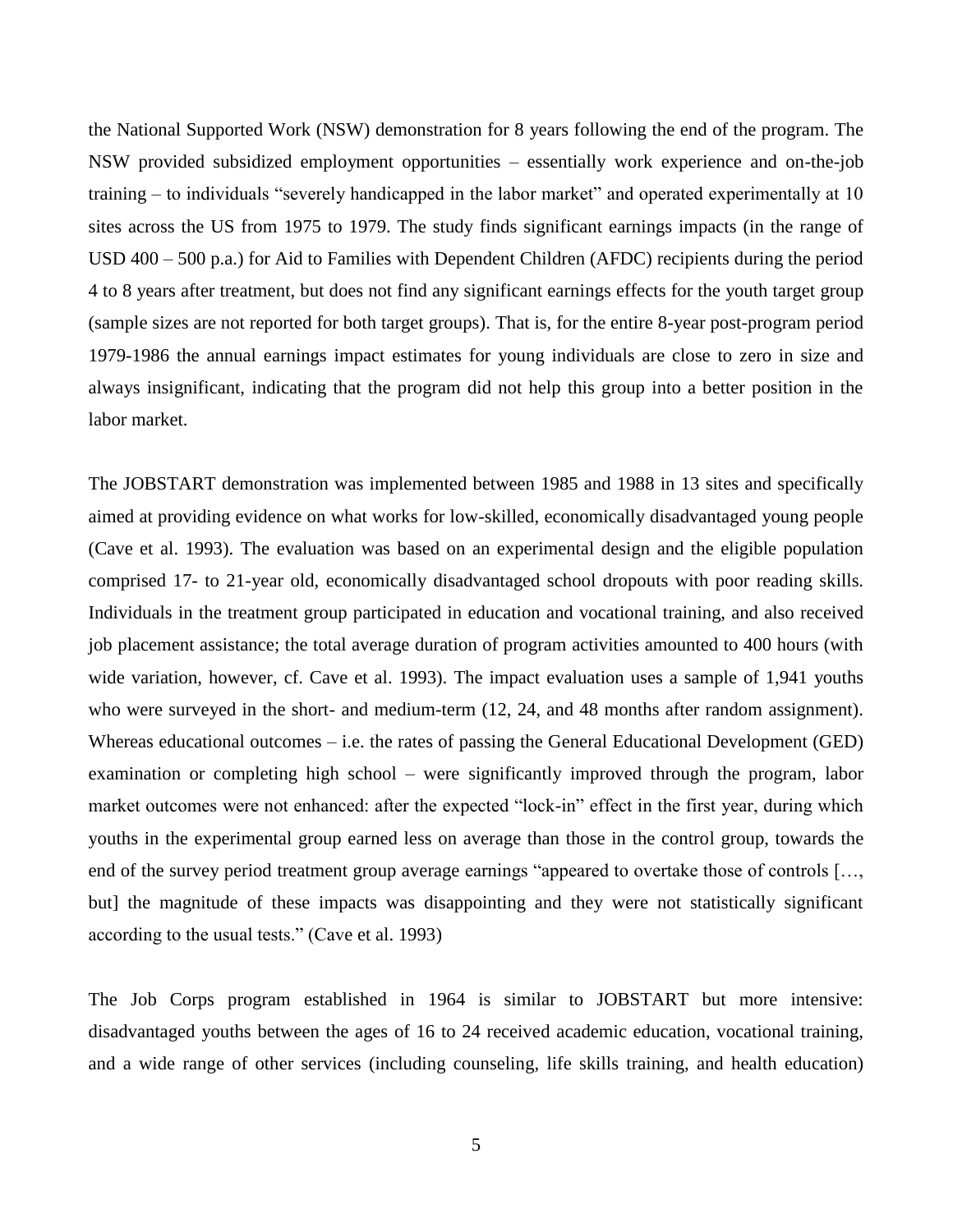during an average period of 8 months (again varying widely) in a residential setting (Schochet et al. 2008). In a final step, placement services are also provided. Similar to the studies discussed above, the National Job Corps study used a large-scale experimental design to rigorously assess the impacts of Job Corps. For a total sample of eligible youths of  $11,313 - 6,828$  and  $4,485$  of which were randomly assigned to the treatment and control group, respectively – survey data were collected at baseline and at 12-, 30-, and 48-month follow-up interviews. The empirical results indicate negative earnings impacts during the first 5 quarters after random assignment (the "lock-in" phase), before treatment group youths catch up with the control group and display significantly higher earnings during the  $3<sup>rd</sup>$  and  $4<sup>th</sup>$  year after random assignment.<sup>2</sup> This significant medium-term impact found in the survey data up until month 48 disappears, however, when looking at the long-term impacts (years 5 to 8 after random assignment) on earnings and employment probability using annual Social Security records (Schochet et al. 2008). Hence, despite the intensity of the Job Corps intervention the long-term impacts appear to be small. This finding, however, has to be interpreted against the counterfactual of the evaluation, which is given by a randomized-out control group of youths who to a large extent were offered and took part in alternative training programs (ibid.).

This evidence on long-run impacts of training programs in the US is complemented by three studies for Germany (Fitzenberger and Völter 2007, Lechner et al. 2011, Osikominu 2012). The studies use administrative data based on specific cohorts each: inflows into unemployment during 1993 and 1994 (Fitzenberger and Völter 2007), inflows into training for the unemployed from January 1992 to June 1993 (Lechner et al. 2011), and inflows into unemployment within the period July 1999 to December 2001 (Osikominu 2012). Given the non-experimental nature of the data, all three studies use econometrically involved variants of identifying treatment effects under unconfoundedness, i.e. selection-on-observables strategies. The results are generally encouraging: Fitzenberger and Völter (2007) find significantly positive long-run impacts – up to 7.5 years after start of the program – on participants' employment probability for a comprehensive classroom training program. Lechner et al. (2011) estimate treatment effects for up to 8 years after the end of the program and find significantly positive employment impacts for the more comprehensive training programs; in particular, the authors

 $\overline{a}$ 

 $2$  This is not the case for all youths. Flores-Lagunes et al. (2010) find that Hispanic youth did not experience earnings gains like whites and blacks – despite similar increases in human capital – and show that this relates to the different (higher) levels of local labor market unemployment rates they face.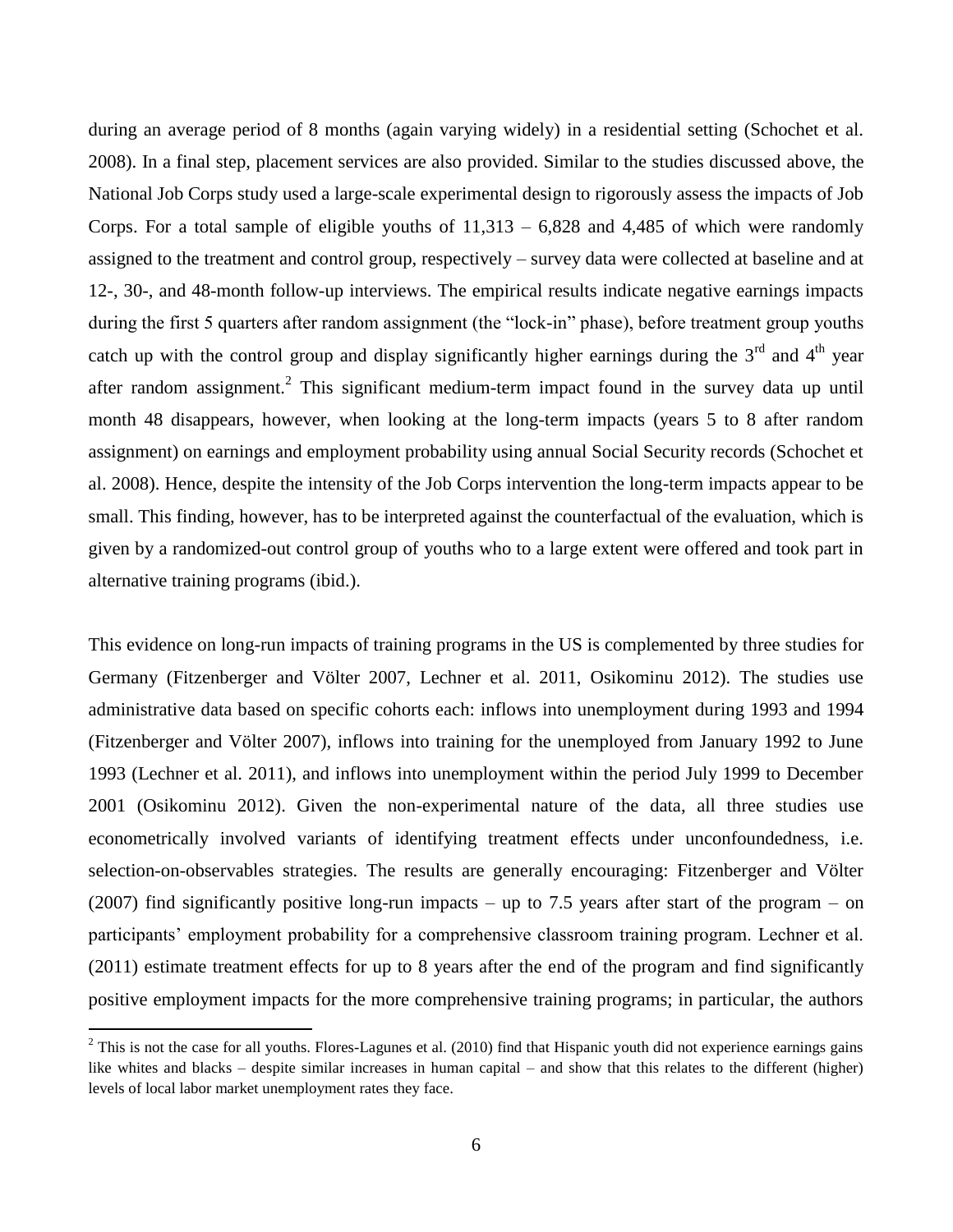argue that these programs are relatively intense by international standards. Osikominu (2012) considers impacts for up to 5 years after registering as unemployed, and also finds the longer programs to be effective in creating stable employment spells and higher earnings.

In sum, the evidence on long-term impacts of job training programs is therefore quite limited and inconclusive. On the one hand, there is a series of studies for Germany using (elaborate) nonexperimental identification strategies on specific cohorts of registered unemployed and generally finding that training programs – at least the more intensive ones – have positive long-term labor market outcomes. These programs are not targeting specific age groups among the unemployed. On the other hand, a series of large-scale experimental studies in the US looks at the long-run impacts of youth training programs, and generally finds that these programs at best have very small long-term earnings impacts. This has led some authors to conclude that despite the efforts that went into the experimental evaluations there is no known way to make training programs for disadvantaged youths work (Bloom et al. 1997).

Our paper contributes to this debate by producing new evidence on the long-run impacts of a job training program. The intervention itself is less intensive than many training programs in developed countries, but constitutes a sizeable human capital input combining classroom training and on-the-job training for disadvantaged youths (see below). The key advantages of our study are that we can rely on experimental data, that we succeed in tracing a representative and comparatively large sample at the 6 year follow-up, that it is the first such study in a developing country (and, effectively, the first such study outside the US), and that we add new insights to a research question on which – as this section has shown – very little knowledge exists.

# 3. The *Juventud y Empleo* Program: random assignment and data collection

Youth labor market insertion represents a challenge for the vast majority of Latin American and Caribbean (LAC) countries. According to ILO (2014), currently one out of five young individuals are neither working nor studying, and among those who are employed more than half are in the informal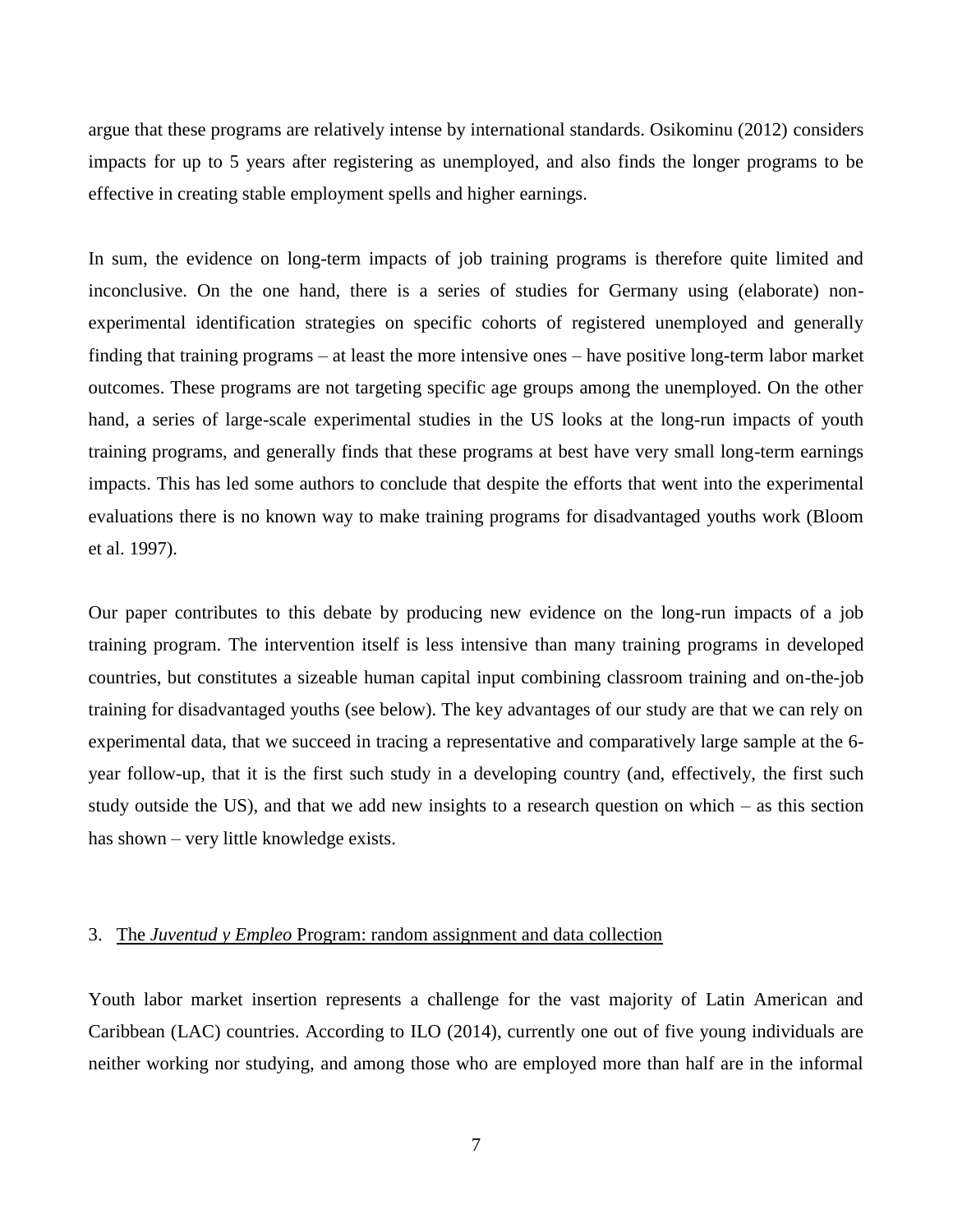sector. To address this situation, governments in LAC have a long tradition of implementing programs that offer short-term job training services to youth living in urban areas. These programs are supposed to offer a training that responds to the skill needs of the productive sector (Ibarraran and Rosas 2009, Gonzalez et al. 2012). They combine technical skills training courses (of approximately three months) in lower-skilled professions with a subsequent internship period to provide on-the-job work experience (of around three months)<sup>3</sup>. Most of these programs also consider some training hours of remedial soft skills.

There is some evidence about the short-term impacts of these programs. In general, the existing impact evaluations find zero or modest impacts on overall employment, but positive impact on job quality (formal employment) and earnings. Also, the evidence finds a large heterogeneity in results by gender (Ibarraran and Rosas 2009, Puentes and Urzua 2010, Gonzalez et al. 2012). These results differ from those of similar programs in more developed countries where, in general, no impacts are found (Card et al. 2010).

Since 2001, the Dominican Republic has been implementing one of the previously described programs, which is named "Juventud y Empleo" (J&E). The J&E program has been rigorously evaluated in the past, because it considered an experimental design since its conception (Card et al., 2011). This emphasis on solid impact evaluations is striking in LAC, since few randomized controlled trials to evaluate social and/or labor programs exist. Also, the program has been characterized by using the findings from earlier evaluations to introduce improvements in its conceptual and operative design.

"Juventud y Empleo" targets youngsters between 16 to 29 years of age that are living in poor neighborhoods and that are not attending school. Other targeting criteria are that they should have, at most, incomplete high school education; and they should be unemployed, under-employed or occupationally inactive at the moment of the registration in the program; and hold a Dominican identity card<sup>4</sup>. The program offers skills training courses that last 225 hours: 150 hours devoted to teach a wide

 $\overline{a}$ 

<sup>&</sup>lt;sup>3</sup> These programs were based on the experiences of programs implemented in developed countries, mainly the Job Training Partnership Act (JTPA) in the United States and the Youth Training Scheme in Britain.

<sup>&</sup>lt;sup>4</sup> The membership to the poorest household of the country was strictly related to the location of the youngsters across the country and a normative priority established by the national government. In a targeting report, it was revealed that 72% of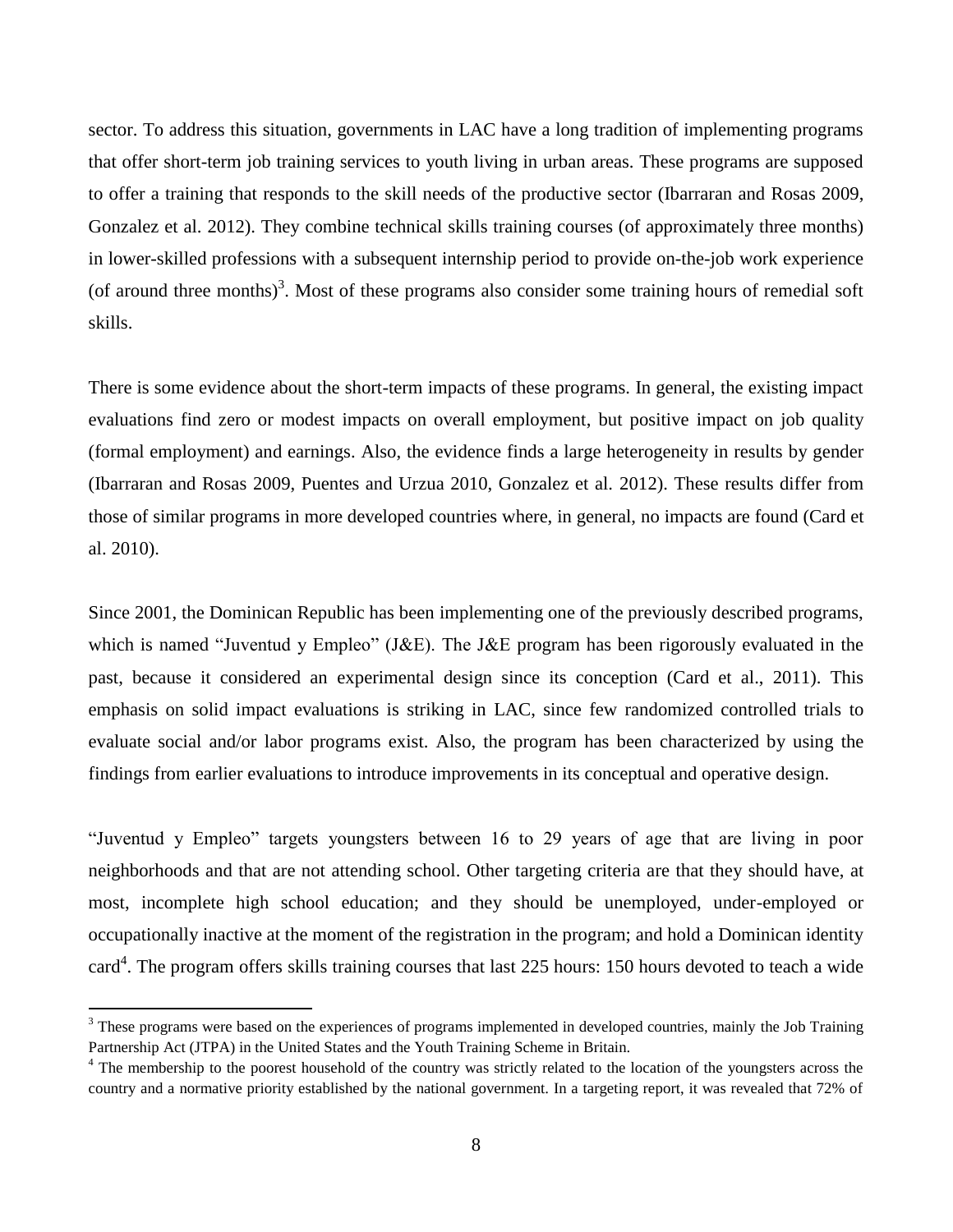range of low-skill qualifications, such as administrative assistant, hair stylist, or mechanic; and 75 hours devoted to improve the soft skills of participants (mainly, work habits and self-esteem). Courses are followed by a three-month period internship in a private firm. Both the registration of beneficiaries and the identification of firms are the responsibility of private training institutions (*Centros Operativos del Sistema*, COS) that have been previously approved by the national training institution (INFOTEP for its acronym in Spanish). Participants receive a monetary stipend of around US\$3 per day from the government during both phases of the program. They also receive an insurance against workplace accidents.

# 3.1 Previous evaluations

1

Juventud y Empleo is the first labor training program with an experimental impact evaluation in LAC. Card et al. (2011) undertook the first evaluation using a sample of youth that applied to the program in 2004. The follow up data were collected in 2005; approximately 10-14 months after most trainees had finished the program. No impacts on employment but a modest positive impact on wages and formality for men were found. The evaluation had a relatively small sample and some other limitations. Particularly, it did not follow participants that were originally assigned to receive training and that did not participate in the program (dropouts), and compliance was not perfect: some of the lottery winners did not participate in the training either because they did not show up or they dropped out at some point. Also, some of the young people who were selected for the control group ended up taking the training as replacements of drop-outs and no-shows or for some other reason.

A second evaluation of the program was performed by Ibarraran et al. (2014). The cohort of young people under study in the second evaluation comes from those who registered in the COS training centers in 2008. The authors apply an improved identification strategy in order to tackle the limitations that affected the previous evaluation. Mainly, random assignment was performed on a larger sample of each course (20 treatments and 15 controls, and 5 slots for replacements) and the sample size of the follow up survey was increased: 5,000 people were taken as a random sample to be interviewed, out of a total sample of 10,309 registered youth that were randomized into treatment and control groups by a

the postulants met the location criteria but only 40% were poor (Morillo, 2010).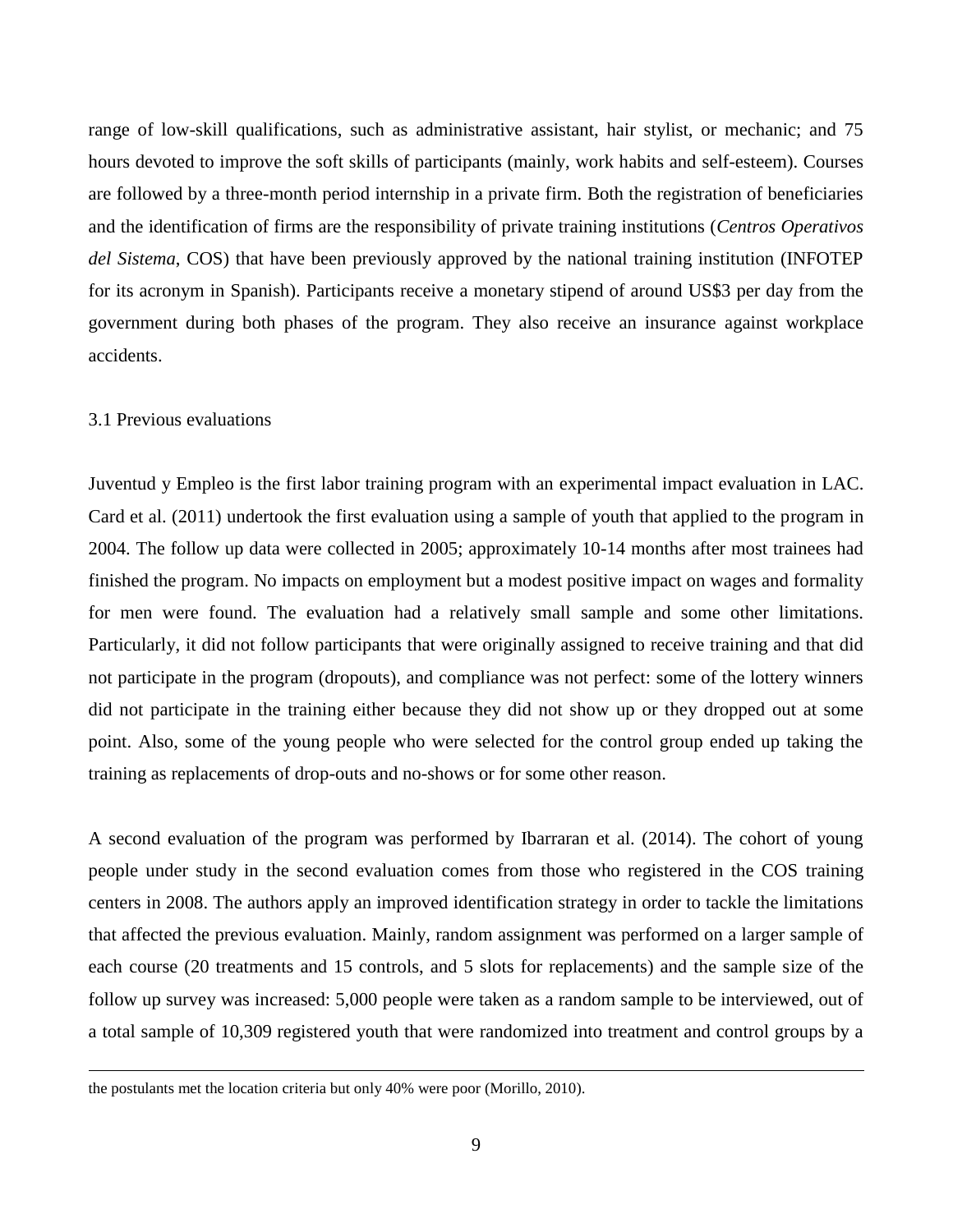lottery. Also, survey instruments and quality controls of the field work were improved, and the followup sample was selected from all of the youngsters who participated in the lottery. The follow-up survey was carried out between November 2010 and February 2011, some 18-24 months after participants have finished their course. Around 80% of the sample was located and no significant differences between the control and treatment groups were observed. As is usual in many experimental impact evaluation designs of social programs, there was imperfect compliance, with many youngsters that won the lottery that did not take the course, and many from the control group that took the course.

The results of the evaluation are mixed: as in the previous evaluation of the program, the impacts on overall employment are negligible but there is an impact on job quality for men. The impact on formal employment for males is 17%. Also, there is a 7% positive impact on monthly earnings conditional on being employed. Both of these impacts are stronger in Santo Domingo, the capital. It is important to highlight the fact that a program of this kind has impacts on formality. Given the high rate of informality of young people in LAC, impacts on the probability of being formal may change the path into which young people start their careers and can have lifelong impacts. The evaluation found other interesting results. The program has a negative impact on teenage pregnancy. There are positive impacts on perceptions and expectations about the future, particularly for women. Also, the program has impact on the development of soft skills: mainly in leadership skills, persistency of effort, and conflict resolution.

# 3.2 Random assignment

The evaluation design of the JyE program is strongly linked to its targeting method. In a first stage, the training centers that offer a training course identify 35 young people that meet the criteria described above (basically, at-risk youth). In a second stage, the program receives the information about the youngsters that registered for the course from the COS training centers and proceeds to verify that none of the applicants have registered before. After that, the program runs a lottery in which each of the 35 youngsters is randomly assigned to one of two groups. The first one is formed by 20 youngsters who are invited to attend the training course and the second one by 15 youngsters who are assigned to the control group; their identification numbers are locked in order to guarantee that they will not be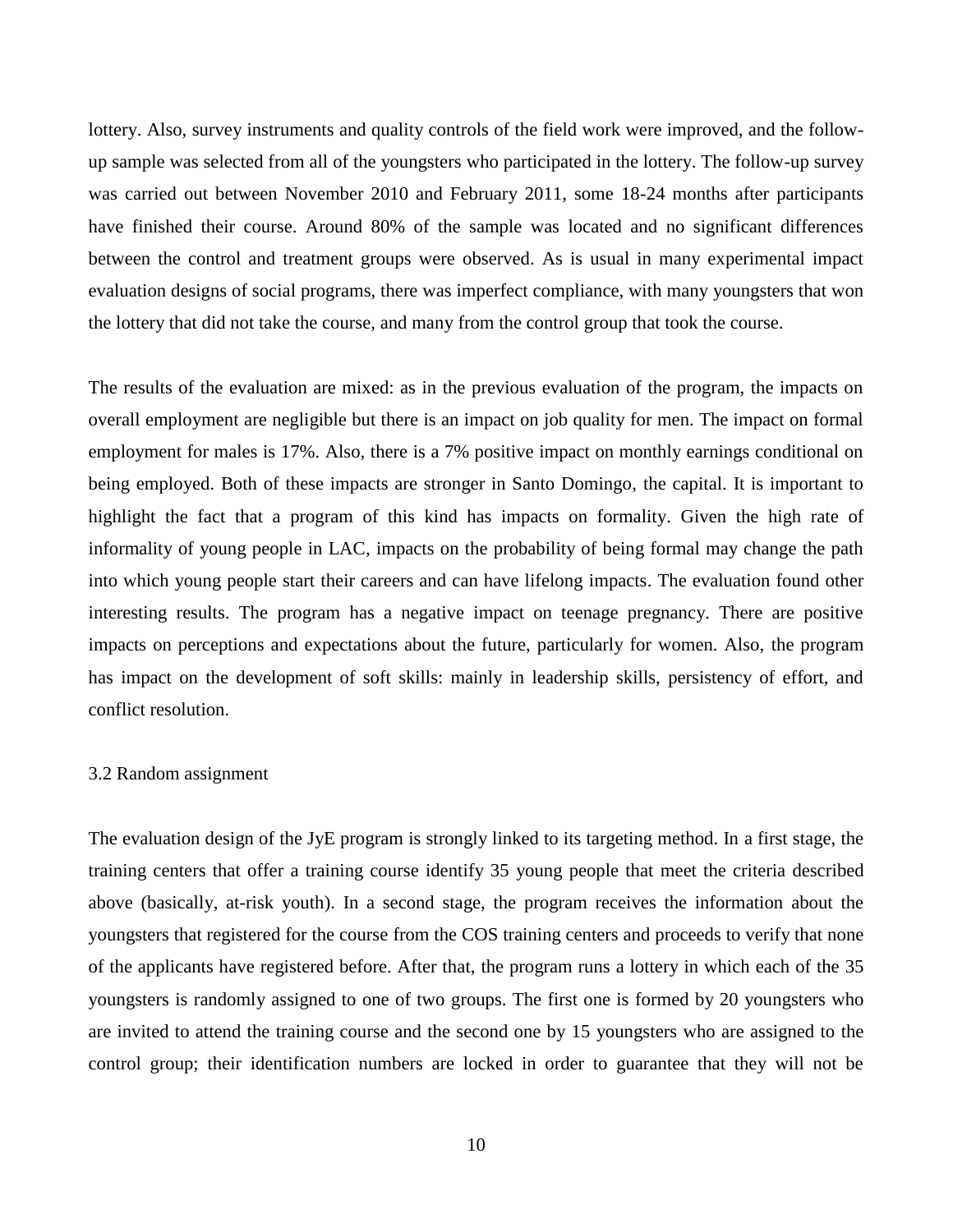registered again in the case of any other attempt. However, if either some out of the 20 treated youngsters gives no response when they are called to attend the course or if they drop out before the tenth day of the classes, the COS may replace up to 5 slots with young people belonging to the control group. This group of five people is again randomly selected out of the 15 in the control group by the Program's Coordination Unit (PCU) who provides the names of the five possible "replacements" directly to the COS. Hence, despite the initial configuration of the treatment and control groups, we end up with four different groups: from the treatment group, those who actually attend and complete the course are so-called *complier beneficiaries* while those that do not show-up or fail to complete at least two weeks of the course are the *dropouts*. Similarly, from the lottery control group those who were supposed to stay away from the program but end up attending the courses are *replacements* (in the literature sometimes called *always-takers*) while those who were non-treated are *complier controls*. *5*

From the original 10,309 applicants that met the selection criteria, previous to starting the courses, the random assignment established 5,914 treated and 4,395 controls.<sup>6</sup> After the completion of the courses, two follow-up household surveys were carried out. As it was mentioned before, the first follow–up of the 2008 cohort was done between November 2010 and February 2011 (18 to 24 months after graduation) on a random sample of 5,000 out of the 10,309 young people who had initially registered.<sup>7</sup> This sample had 3,250 individuals from the treatment group and 1,750 from the control group. From this sample, 4,033 individuals were found and interviewed (2,626 of the treatment group and 1,407 of the control group). This group was used by Ibarraran et al. (2014) to analyze the short term impacts of the program. Based on this group, a second follow-up was done between September and December 2014 (six years after the treatment). From the 4,033 individuals interviewed in 2010, 3,279 were found and have complete information about the characteristics of interest for this paper (2,162 treatments and 1,116 controls). 8 In sum, in both follow-up surveys (2010 and 2014) about 80 percent of the sample

 $\overline{a}$ 

<sup>5</sup> We appeal to the typical assumptions of the *LATE Theorem* shown by Angrist and Pischke (2009) regarding the independence, exclusion, first stage and monotonicity. Especially, we exclude from the analysis the existence of *defiers* which is derived from the monotonicity assumption according to Imbens and Rubin (1993). The latter means that there are no participants of the JyE program that adopted an opposite treatment to the one that they were assigned.

<sup>6</sup> According to the previous classification, there were 4,937 *complier beneficiaries*, 977 *never-takers*, 3,418 *complier controls* and, hence, 977 were classified as *replacements.*

<sup>&</sup>lt;sup>7</sup> The sample size was set at 5,000 to detect an 8 percent increase in income with a power of 0.8 and an attrition of 30 percent of the sample with the *sampsi* Stata command.

 $8$  The implementation of the survey was carefully done, implementing several quality-control instruments and incentives. In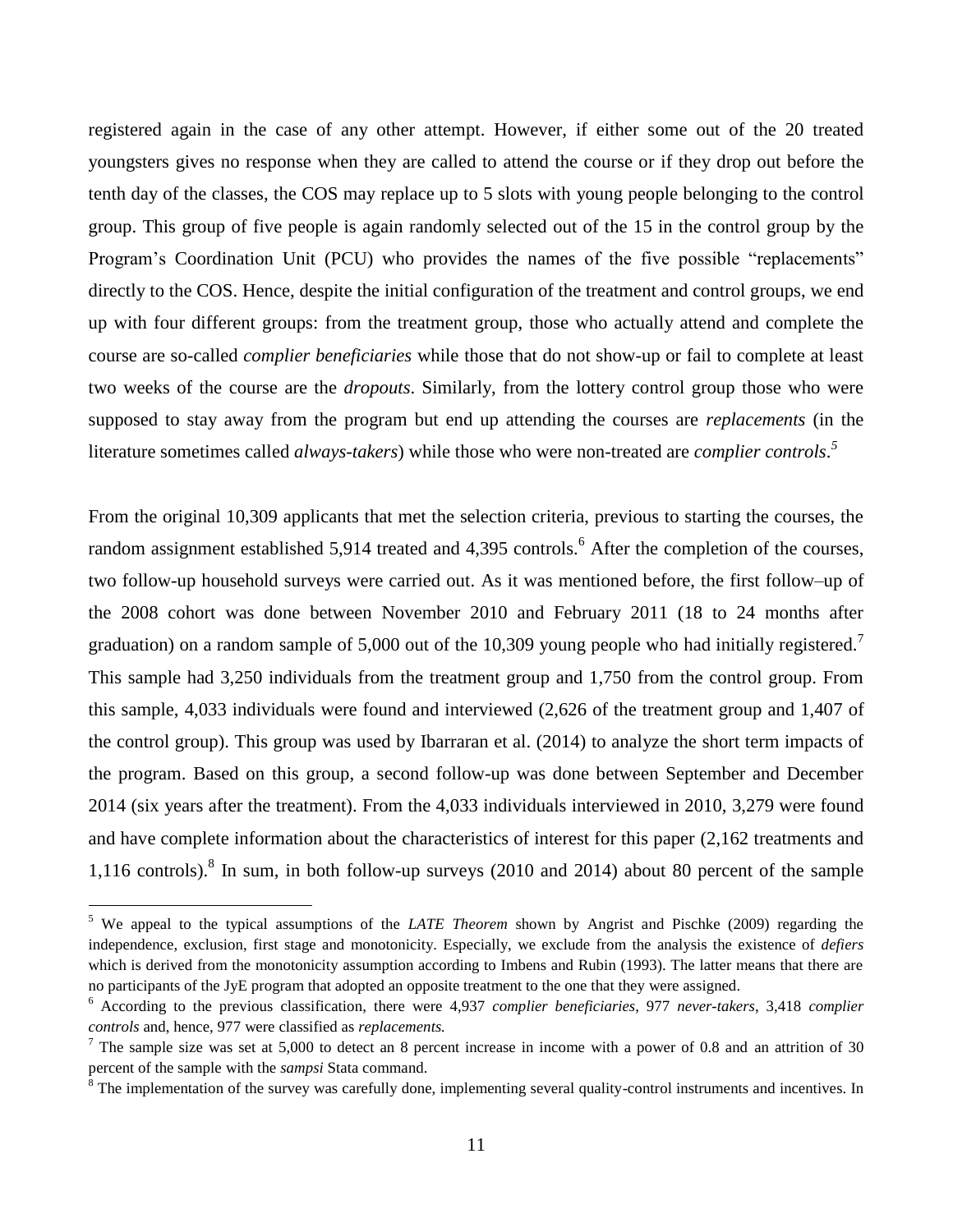were located at their households, and this percentage was balanced between treatment and control groups.

Introducing a general notation, if *Zi* represents the random assignment of each youngster *i* ( $Z_i = 1$ ) assigned to the treatment group and  $Z_i = 0$  assigned to the control group) and *Di* the final treatment status ( $D_i = I$  attend the course and  $D_i = 0$  do not), Table 1 shows the distribution of the second followup between these groups in 2014. These groups were defined by the 2010 follow-up survey, where the same questionnaire was applied to all youngsters and their participation status was based on their responses (and not on the administrative data).

**Table 1: Participants by Lottery Assignment and Treatment Status, sample followed in 2014**.

|                     | Selected in the Lottery, $Zi=1$                | Not selected in the Lottery, $\chi$ i=0 |
|---------------------|------------------------------------------------|-----------------------------------------|
|                     | Participated in the GROUP A: "Complier"        | GROUP C: "Replacements": 438            |
| program, $Di=1$     | beneficiaries: 1,901                           |                                         |
|                     | Did not participate in GROUP B: "Dropout": 262 | GROUP D: "Complier" controls:           |
| the program, $Di=0$ |                                                | 678                                     |

#### 3.3 Identification strategy and data

1

Given the randomized experiment described above, the first natural step is to estimate the causal effect of  $Z_i$  on labor market outcomes, using an Intention to Treat (ITT) analysis, basically a standard linear regression of the outcome on  $Z_i$ . Since some of the youngsters that were randomly selected to be in the "replacements" group did take part in the course, we will also estimate Average Treatment on the Treated (ATT) effects that compare the combination of the groups A and  $C$  – both of which effectively received the treatment – with the group D as control group (complier controls, i.e. the "pure" randomized-out control units). In both cases, the regressions include fixed effects for training institutions COS, and robust standard errors are computed using clusters defined by the course within

terms of quality controls, external advisors were hired to supervise the field experiment, and the data processing system was implemented using the Computer Assisted Field Editing (CAFÉ) methodology. A system of double entry was used in 20% of the cases to ensure that the CAFÉ methodology was working as expected. Finally, monetary incentives of RD\$600 (around 15 dollars) per respondent were offered in order to minimize attrition.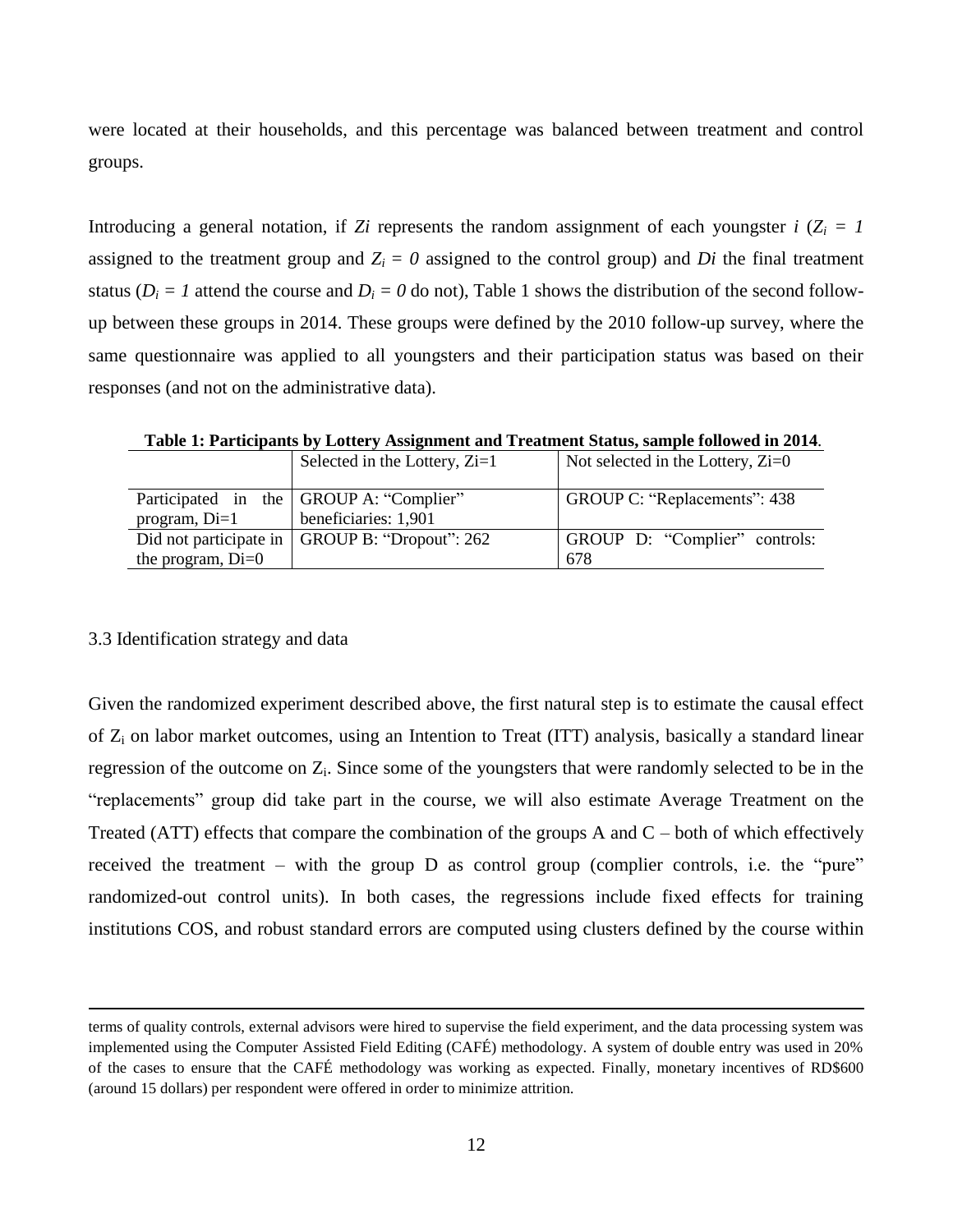which randomization took place. Finally, we also estimate the Local Average Treatment Effect estimators, in which participation is instrumented by the random assignment.

Ibarraran et al. (2014) show that at baseline the characteristics of the treatment and control groups were balanced both for the complete cohort  $(n=10,305)^9$  as well as for the original  $(n=5,000)$  and realized (n=4,033) follow-up samples. In this paper, we show in Table 2 that, at baseline, there are no significant differences between the 2014 sample  $(n=3,279)$  and the rest of the sample  $(n=7,026)$ . As shown, the characteristics of the group that was followed in 2014 are statistically equivalent to the rest of the 2008 training cohort. The same holds if we focus on differences at baseline between the 2014 sample and the rest of the sample within the treatment and comparison groups.<sup>10</sup>

After having shown that the 2014 sample is representative of the complete cohort, we move to show that, within the 2014 sample, there is balance in the characteristics of treatment and control youngsters (as defined by the lottery) as well as between participants and non-participants. Using the notation presented above, Table 3 shows the mean characteristics for each of the four groups defined by the assignment/participation matrix (Table 1), as well as for the groups defined by the lottery (AB vs CD) and by participation (AC vs D). The results show that balance is maintained in the 2014 sample. In the first comparison (based on the results of the lottery) there is only one unbalanced variable out of 25, and in the second comparison (based on participation) there are only two unbalanced variables (but only at the 10% significance level). Hence, having shown both that the data are representative of the whole cohort and that the data are balanced, we are able to proceed with the analysis taking advantage of the experimental design.

 $\overline{a}$ 

 $9$  The complete cohort of 10,305 individuals comes from the original randomization group of 10,309, but taking out four individuals that did not have identification numbers.

 $10$  The tables showing the descriptive statistics within treatment and control groups at baseline for the 2014 sample and the rest are available upon request. They show the same results in terms of balance as the overall sample shown in table 2. For robustness, we also estimate the regressions for the short-term analysis restricting the sample to 3,279 observations with complete data in 2014, and the results remain essentially unchanged.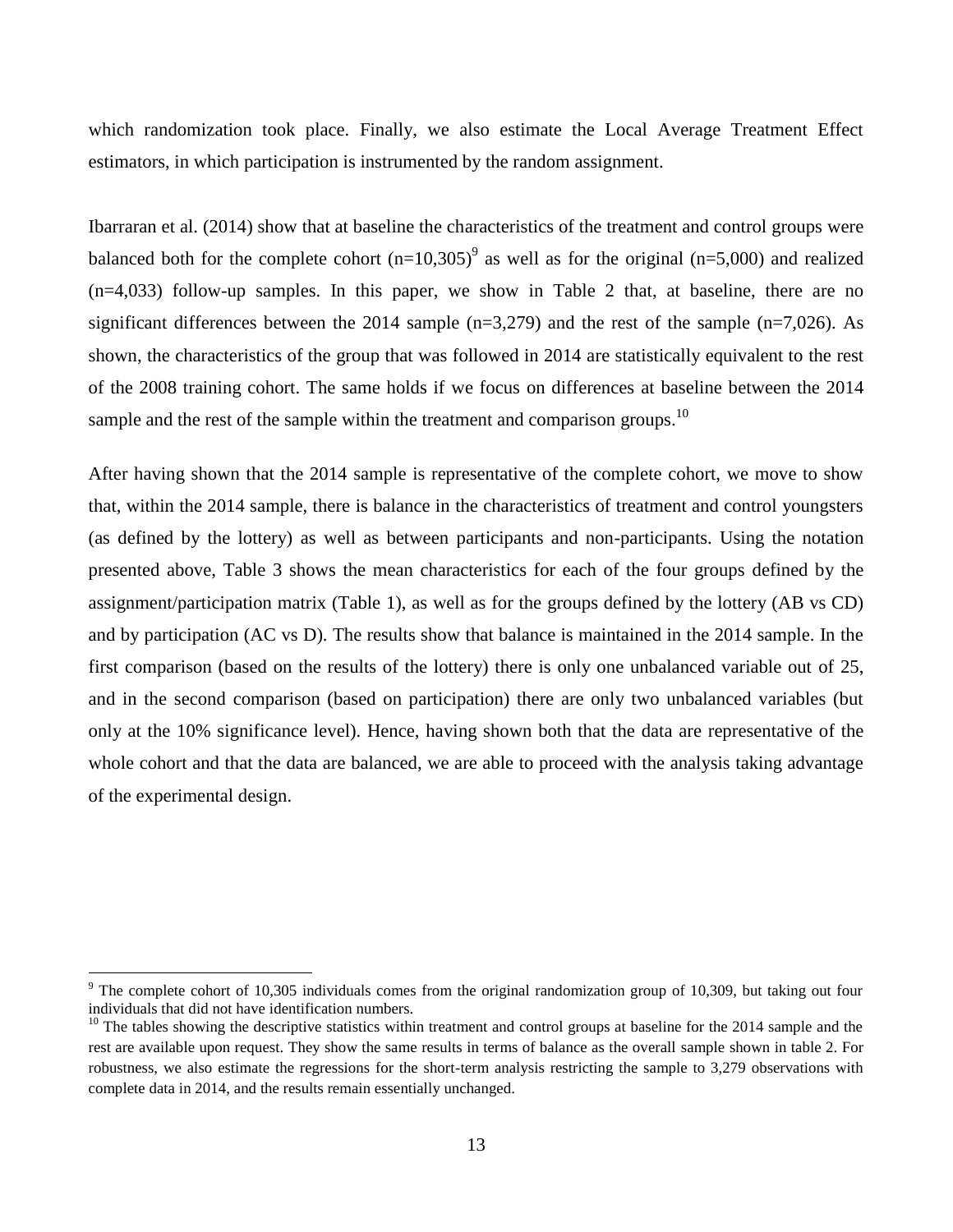|                                     | Mean        |             |         |
|-------------------------------------|-------------|-------------|---------|
|                                     | $dat2014=0$ | $dat2014=1$ | P-value |
| Age                                 | 21.54       | 21.51       | 0.61    |
| Age 16-19                           | 0.35        | 0.35        | 1.00    |
| Age 20-24                           | 0.43        | 0.44        | 0.49    |
| Age $>24$                           | 0.22        | 0.21        | 0.41    |
| % Women                             | 0.63        | 0.62        | 0.41    |
| % Married                           | 0.03        | 0.03        | 0.70    |
| Number of people in HH              | 4.36        | 4.53        | 0.00    |
| Number of children                  | 0.70        | 0.70        | 0.88    |
| % Currently attending school        | 0.22        | 0.24        | 0.03    |
| Fraction with prior work experience | 0.16        | 0.17        | 0.46    |
| Worked during last 2 years          | 1.79        | 1.79        | 0.79    |
| Rosenberg                           | 0.00        | $-0.01$     | 0.62    |
| Urban areas                         | 0.90        | 0.88        | 0.04    |
| Lives in Santo Domingo              | 0.25        | 0.23        | 0.02    |
| Receives remittances                | 1.89        | 1.90        | 0.43    |
| Owns home                           | 0.06        | 0.06        | 0.20    |
| Concrete, brick or wood walls       | 0.97        | 0.97        | 0.54    |
| Concrete or zinc ceilings           | 1.00        | 1.00        | 0.22    |
| Cement, ceramic or wood floors      | 0.98        | 0.98        | 0.94    |
| % connected to aqueduct             | 0.50        | 0.49        | 0.39    |
| % Proper sanitation                 | 0.99        | 0.99        | 0.31    |
| % Garbage collection                | 0.83        | 0.85        | 0.07    |
| % Refrigerator                      | 0.71        | 0.72        | 0.41    |
| % TV                                | 0.88        | 0.88        | 0.76    |
| % Wash Machine                      | 0.72        | 0.72        | 0.61    |
| % Car                               | 0.14        | 0.15        | 0.30    |
| % AC                                | 0.02        | 0.02        | 0.99    |
| % Computer                          | 0.09        | 0.08        | 0.59    |
| % Investor                          | $0.08\,$    | 0.09        | 0.75    |
| Observations                        | 7,026       | 3,279       | 10,305  |

**Table 2. Representativeness of the 2014 sample, characteristics at baseline.**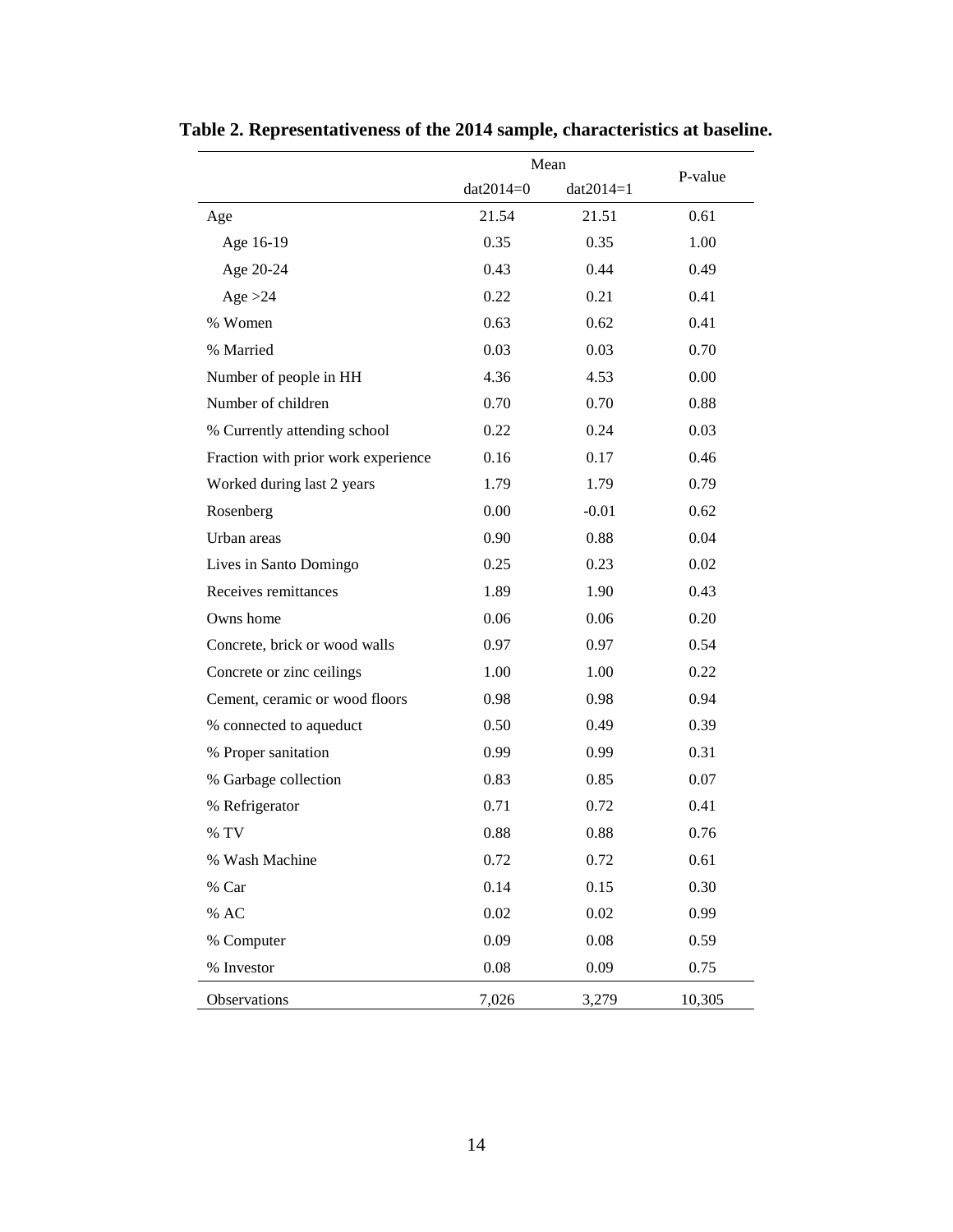|                                        |              |       |             | Mean        |       |       |       | P-value |       |
|----------------------------------------|--------------|-------|-------------|-------------|-------|-------|-------|---------|-------|
| Characteristic                         | $\mathbf{A}$ | B     | $\mathbf C$ | $\mathbf D$ | AB    | CD    | AC    | AB/CD   | AC/D  |
| Age                                    | 21.99        | 22.27 | 21.79       | 22.03       | 22.03 | 21.94 | 21.96 | 0.470   | 0.604 |
| Age 16-19                              | 0.38         | 0.36  | 0.41        | 0.37        | 0.38  | 0.39  | 0.38  | 0.511   | 0.645 |
| Age 20-24                              | 0.24         | 0.24  | 0.25        | 0.23        | 0.24  | 0.23  | 0.24  | 0.603   | 0.360 |
| Age $>24$                              | 4.50         | 4.49  | 4.45        | 4.64        | 4.50  | 4.56  | 4.49  | 0.341   | 0.071 |
| % Female                               | 0.69         | 0.80  | 0.63        | 0.73        | 0.70  | 0.69  | 0.68  | 0.783   | 0.230 |
| % Married                              | 0.19         | 0.19  | 0.22        | 0.22        | 0.19  | 0.22  | 0.20  | 0.050   | 0.170 |
| Number of people in HH                 | 0.53         | 0.54  | 0.54        | 0.50        | 0.53  | 0.52  | 0.53  | 0.292   | 0.116 |
| Number of children                     | 0.27         | 0.27  | 0.24        | 0.28        | 0.27  | 0.26  | 0.27  | 0.555   | 0.601 |
| Attend school (currently)              | 0.25         | 0.21  | 0.24        | 0.24        | 0.24  | 0.24  | 0.25  | 0.898   | 0.823 |
| Incomplete elementary                  | 0.19         | 0.21  | 0.18        | 0.20        | 0.19  | 0.19  | 0.19  | 0.938   | 0.493 |
| Complete elementary                    | 0.05         | 0.04  | 0.04        | 0.06        | 0.05  | 0.05  | 0.05  | 0.874   | 0.573 |
| Incomplete high school                 | 0.58         | 0.56  | 0.55        | 0.58        | 0.58  | 0.57  | 0.57  | 0.612   | 0.892 |
| Complete high school                   | 0.04         | 0.03  | 0.04        | 0.03        | 0.03  | 0.03  | 0.04  | 0.966   | 0.295 |
| More than high school                  | 0.00         | 0.00  | 0.00        | 0.00        | 0.00  | 0.00  | 0.00  | 0.401   | 0.235 |
| Missing education                      | 0.04         | 0.04  | 0.04        | 0.03        | 0.04  | 0.04  | 0.04  | 0.991   | 0.750 |
| No data on education                   | 0.10         | 0.12  | 0.14        | 0.10        | 0.10  | 0.12  | 0.11  | 0.202   | 0.651 |
| Fraction with prior work<br>experience | 0.17         | 0.19  | 0.16        | 0.16        | 0.17  | 0.16  | 0.17  | 0.365   | 0.603 |
| Currently employed                     | 0.04         | 0.04  | 0.06        | 0.04        | 0.04  | 0.05  | 0.04  | 0.224   | 0.912 |
| Currently salaried<br>worker           | 0.01         | 0.01  | 0.02        | 0.02        | 0.01  | 0.02  | 0.01  | 0.225   | 0.241 |
| Currently unemployed                   | 0.52         | 0.55  | 0.50        | 0.51        | 0.53  | 0.51  | 0.52  | 0.417   | 0.810 |
| ICV Score $(0 \text{ to } 100)$        | 62.66        | 62.70 | 63.25       | 62.29       | 62.66 | 62.66 | 62.77 | 0.993   | 0.288 |
| Rosenberg                              | 24.00        | 23.89 | 24.09       | 23.73       | 23.99 | 23.87 | 24.02 | 0.385   | 0.075 |
| Urban areas                            | 0.89         | 0.87  | 0.86        | 0.90        | 0.88  | 0.88  | 0.88  | 0.944   | 0.117 |
| Lives in Santo Domingo                 | 0.31         | 0.30  | 0.28        | 0.32        | 0.31  | 0.31  | 0.31  | 0.662   | 0.603 |
| Receives remittances                   | 0.11         | 0.08  | 0.10        | 0.11        | 0.10  | 0.11  | 0.10  | 0.806   | 0.551 |

**Table 3: Balance at baseline: sample 2014**

Table 4 shows the sample characteristics and outcomes based on the 2014 data for the two alternative identification strategies described above, the first based on the results from the lottery (AB vs CD, the ITT), and the second considering participation in the program (AC vs D, the ATT). As seen in the tables the age at the time of the survey is 28 years on average, so the group is in the higher end of the youth age range (if we consider youth as individuals that are between 15 and 29 years of age), in line with the timing of the follow-up (six years after random assignment). Half of the sample is married (in contrast with 20 per cent at baseline), and about 32 per cent are head of household (the shares for men and women are 41.2 per cent and 55.9 per cent for married, and 42 per cent and 25.2 per cent for head of household, respectively). In terms of demographics, the only statistically significant difference is in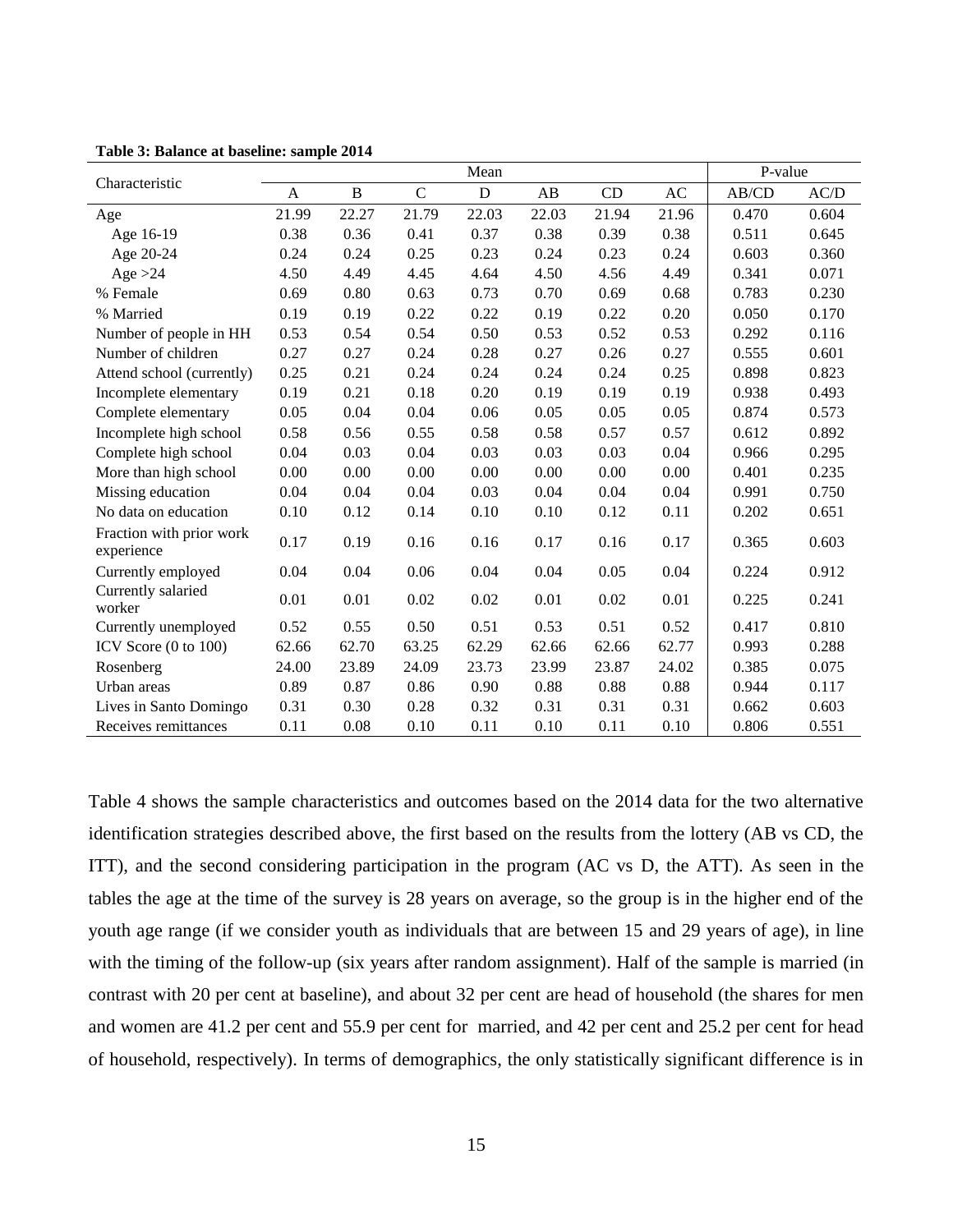marital status, and this is due to a higher share of males being married in the treatment group: those males selected to participate in the program (AB) and those that completed the program (AC) were more likely to be married in 2014 than those in the control group. A plausible mechanism for this result is the positive impacts in terms of quality of employment, which will be explored below.

In terms of raw outcomes, overall there is little indication of statistically significant differences in the comparison of selected/not-selected and participants/non-participants. The average employment rate is 73 per cent, with no significant differences across those randomly selected for training (AB vs CD) or across participants and non-participants (AC vs D). Employment is higher for men than for women, and it is overall substantially higher than in 2010 (when it was around 62 per cent), which may be partially explained by the well documented employment-age profile.

Regarding the characteristics of employment, almost 90 per cent of young individuals work in services, and the average tenure is about 20 months (with a slightly longer tenure for those selected in the lottery). About 56 per cent have a permanent job (but only 21 per cent have a written contract), 44 per cent are salaried workers and 22 per cent work at large firms. About half of the workers express their desire to change their current job, but only 19 per cent were seeking for another job at the time of the survey. Average monthly labor income (calculated with zero earnings for those not working) is RD\$5,300, the equivalent of USD\$120.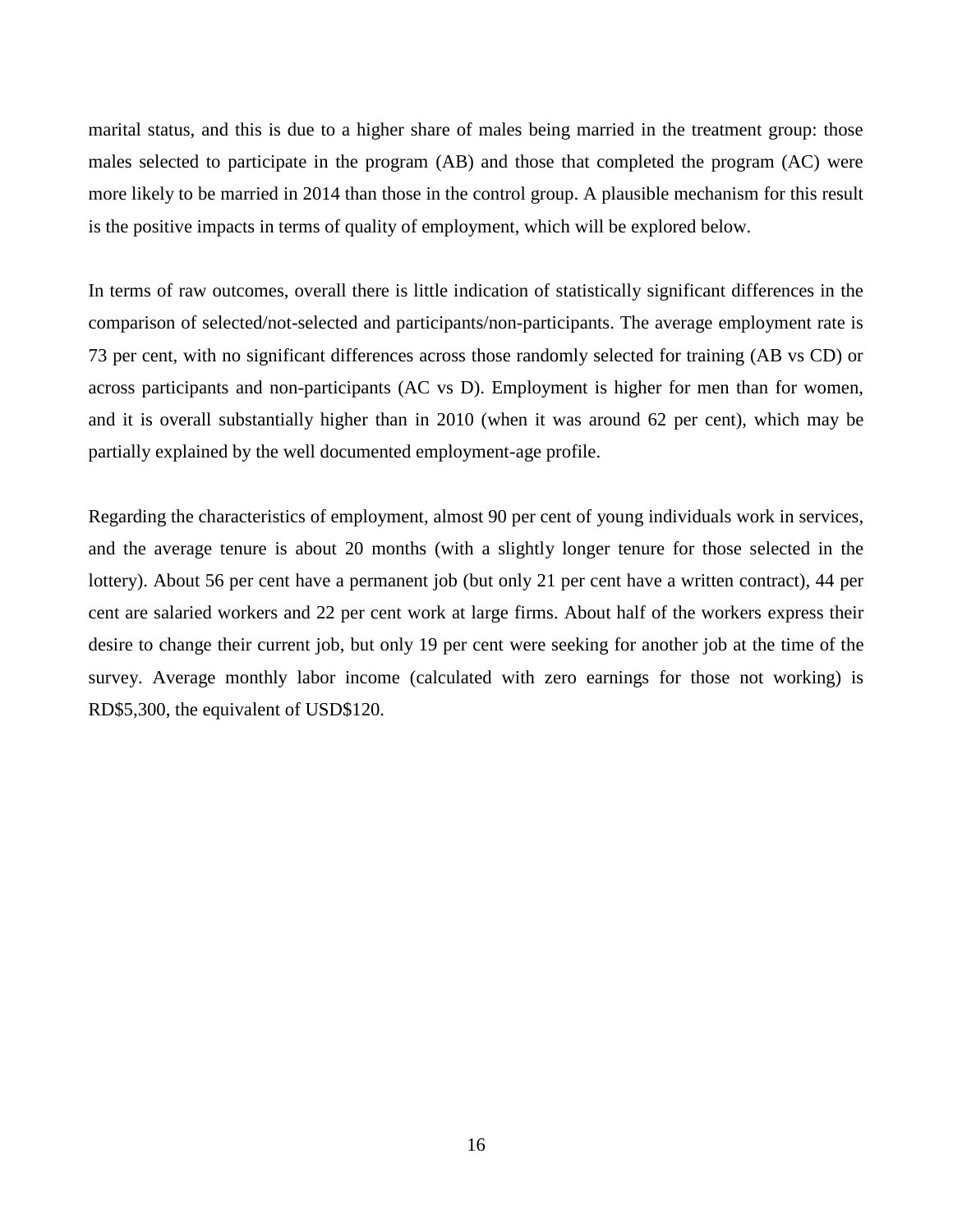|                                  |         | Mean    |         |         | P-value |      |
|----------------------------------|---------|---------|---------|---------|---------|------|
| Characteristic/Outcome           | AB      | CD      | AC      | D       | AB/CD   | AC/D |
| Age                              | 27.93   | 27.94   | 28.00   | 27.89   | 0.94    | 0.48 |
| % Women                          | 0.62    | 0.63    | 0.63    | 0.62    | 0.48    | 0.37 |
| % Head of Household (all)        | 0.34    | 0.30    | 0.35    | 0.31    | 0.04    | 0.03 |
| % Head of Household (women)      | 0.26    | 0.25    | 0.28    | 0.25    | 0.52    | 0.53 |
| % Head of Household (men)        | 0.46    | 0.40    | 0.50    | 0.40    | 0.03    | 0.01 |
| % Married                        | 0.50    | 0.50    | 0.49    | 0.50    | 0.97    | 0.40 |
| % Currently attending school     | 0.20    | 0.22    | 0.20    | 0.22    | 0.25    | 0.34 |
| Years of education               | 11.48   | 11.53   | 11.29   | 11.60   | 0.66    | 0.01 |
| Employed (women)                 | 0.66    | 0.65    | 0.64    | 0.65    | 0.41    | 0.61 |
| Employed (men)                   | 0.86    | 0.86    | 0.87    | 0.85    | 0.80    | 0.52 |
| Employed (all)                   | 0.74    | 0.72    | 0.72    | 0.73    | 0.34    | 0.82 |
| Agriculture and mining           | 0.02    | 0.02    | 0.01    | 0.02    | 0.57    | 0.45 |
| Industry                         | 0.10    | 0.08    | 0.11    | 0.08    | 0.05    | 0.01 |
| Services                         | 0.88    | 0.90    | 0.87    | 0.90    | 0.04    | 0.03 |
| Duration of current job (months) | 21.03   | 18.67   | 20.52   | 19.26   | 0.03    | 0.34 |
| Permanent job                    | 0.57    | 0.56    | 0.55    | 0.57    | 0.65    | 0.28 |
| Employed at large firms          | 0.21    | 0.22    | 0.22    | 0.22    | 0.39    | 0.87 |
| Salaried workers                 | 0.44    | 0.44    | 0.42    | 0.45    | 0.75    | 0.25 |
| Unpaid workers                   | 0.01    | 0.01    | 0.01    | 0.01    | 0.40    | 0.88 |
| Self-employed                    | 0.22    | 0.22    | 0.22    | 0.22    | 0.77    | 0.87 |
| Workers w/labor risk insurance   | 0.11    | 0.13    | 0.11    | 0.13    | 0.11    | 0.07 |
| Workers w/ health insurance      | 0.25    | 0.28    | 0.24    | 0.28    | 0.12    | 0.02 |
| Workers w/written contract       | 0.20    | 0.21    | 0.19    | 0.22    | 0.34    | 0.13 |
| Weekly worked days               | 5.72    | 5.75    | 5.79    | 5.72    | 0.59    | 0.34 |
| Weekly worked hours              | 29.31   | 28.42   | 28.85   | 28.85   | 0.35    | 1.00 |
| Wants to work more hours         | 0.47    | 0.47    | 0.47    | 0.47    | 0.70    | 0.83 |
| Wants to change current job      | 0.55    | 0.52    | 0.53    | 0.54    | 0.08    | 0.78 |
| Workers seeking another job      | 0.21    | 0.19    | 0.20    | 0.19    | 0.21    | 0.79 |
| Monthly wage (Dominican peso)    | 5357.84 | 5285.06 | 4999.80 | 5417.94 | 0.75    | 0.12 |
| Hourly wage (Dominican peso)     | 37.44   | 39.78   | 34.57   | 40.16   | 0.46    | 0.14 |
| Observations                     | 1116    | 2163    | 678     | 2339    | 3279    | 3017 |

**Table 4: Sample characteristics and raw outcomes (assignment)**

Source: Follow-up survey.

Note: Outcomes are not conditional on employment status.

a: Large firms are those that employ 51 or more employees.

b: One Dominican Peso = 0.0228 US Dollar (November 2014)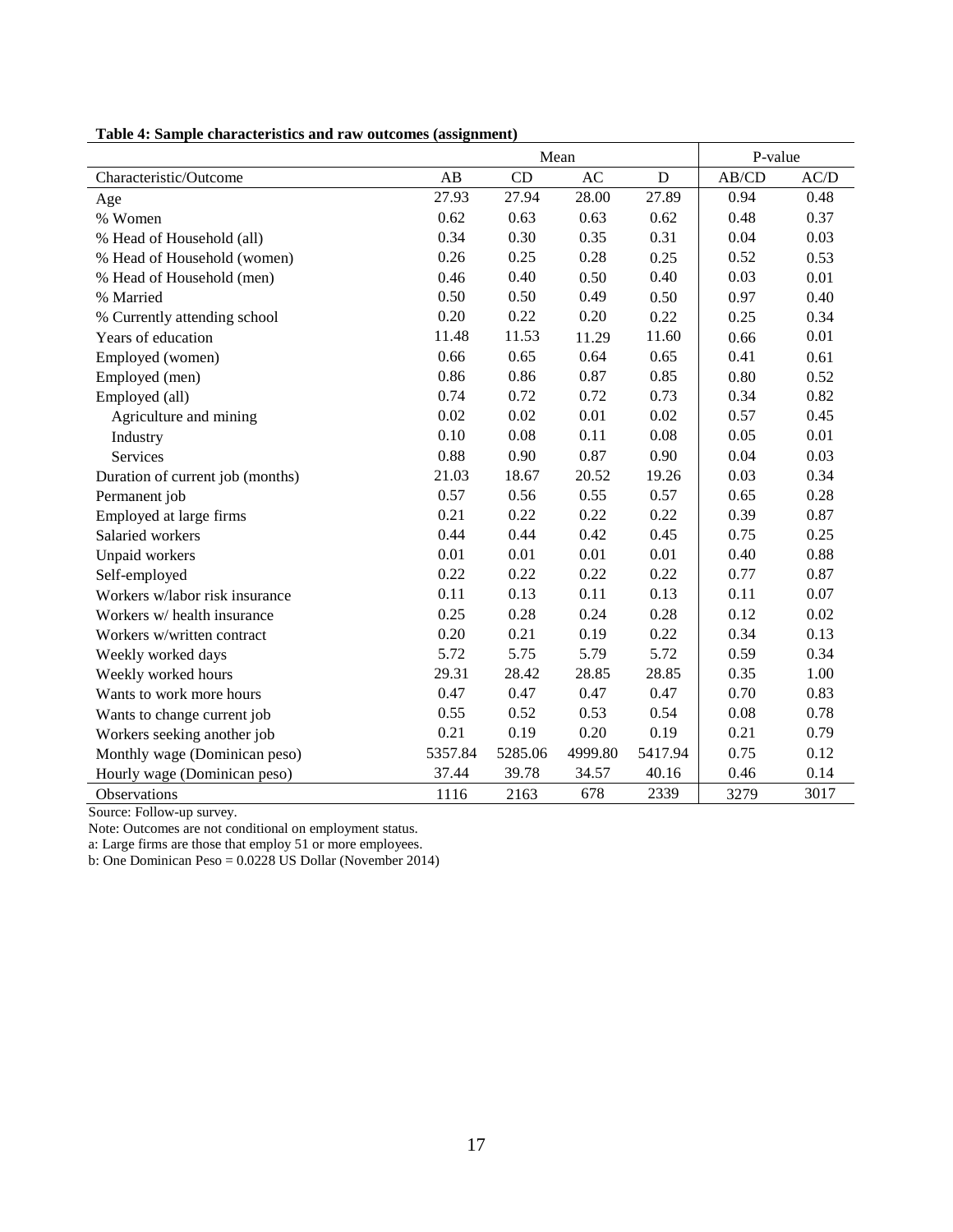## 4. Empirical results: long-term impacts

 $\overline{a}$ 

Tables 5-7 present the long-term impact estimates of the Juventud y Empleo job training program, using the experimental design described in the previous section. It is important to note that the sample is representative for the young people that this program serves, and that the large sample size at the sixyear follow-up and the virtue of random assignment allows to provide precise estimates of the intervention effects. Additionally, as in the previous table for the six-year follow up, in previous evaluations of this program (a previous cohort in the short-term, and the same cohort at an earlier point in time) the unconditional comparisons of outcomes show virtually no impacts of the program.

The results tables 5 and 6 (ITT and ATT, respectively) show several patterns. First, the overall average impacts on employment and earnings in the long-run remain close to zero in size and insignificant. Second, there is heterogeneity in the impact estimates, indicating, in particular, significant treatmentcontrol differences for several stratifications of the sample population by socio-demographic characteristics.<sup>11</sup> One key result is that there is a positive long-term impact of the program on the quality of employment for men, as measured by the job characteristic "employed with health insurance".<sup>12</sup> This finding implies a sustained positive impact on formality that is consistent with what was reported in the short-run evaluation. The impact is largest in Santo Domingo, where there is also an important impact for women. Overall, the point estimate of 7.3 percentage points in Santo Domingo represents an impact of 30 per cent, and in the case of men the impact is of 35 percent in Santo Domingo and 25 per cent for the whole sample. These long-term impacts are substantial and show that the program has an important effect in helping youngster get and keep good jobs. Table 5 also shows that, in Santo Domingo, there is a statistically significant impact in the earnings for women, representing a substantial increase of 25 per cent in treatment group over the control group.

 $11$  We present the most relevant outcomes in the paper. The complete set of regressions is available from the authors upon request. The estimation for the different subpopulations compares individuals from the treatment and control groups within each specific subpopulation. That is, for example, the ITT coefficients of Santo Domingo compare individuals from the treatment group in Santo Domingo with individuals from the control group in Santo Domingo. This applies even to the type of course subpopulations, as there are individuals both in the treatment and the control groups for each type of course.

 $12$  Having a job with health insurance or written contract are considered here as proxies of formality. Given the high informality rates in the Dominican Republic, having a formal job makes a very big difference in the career path of young people.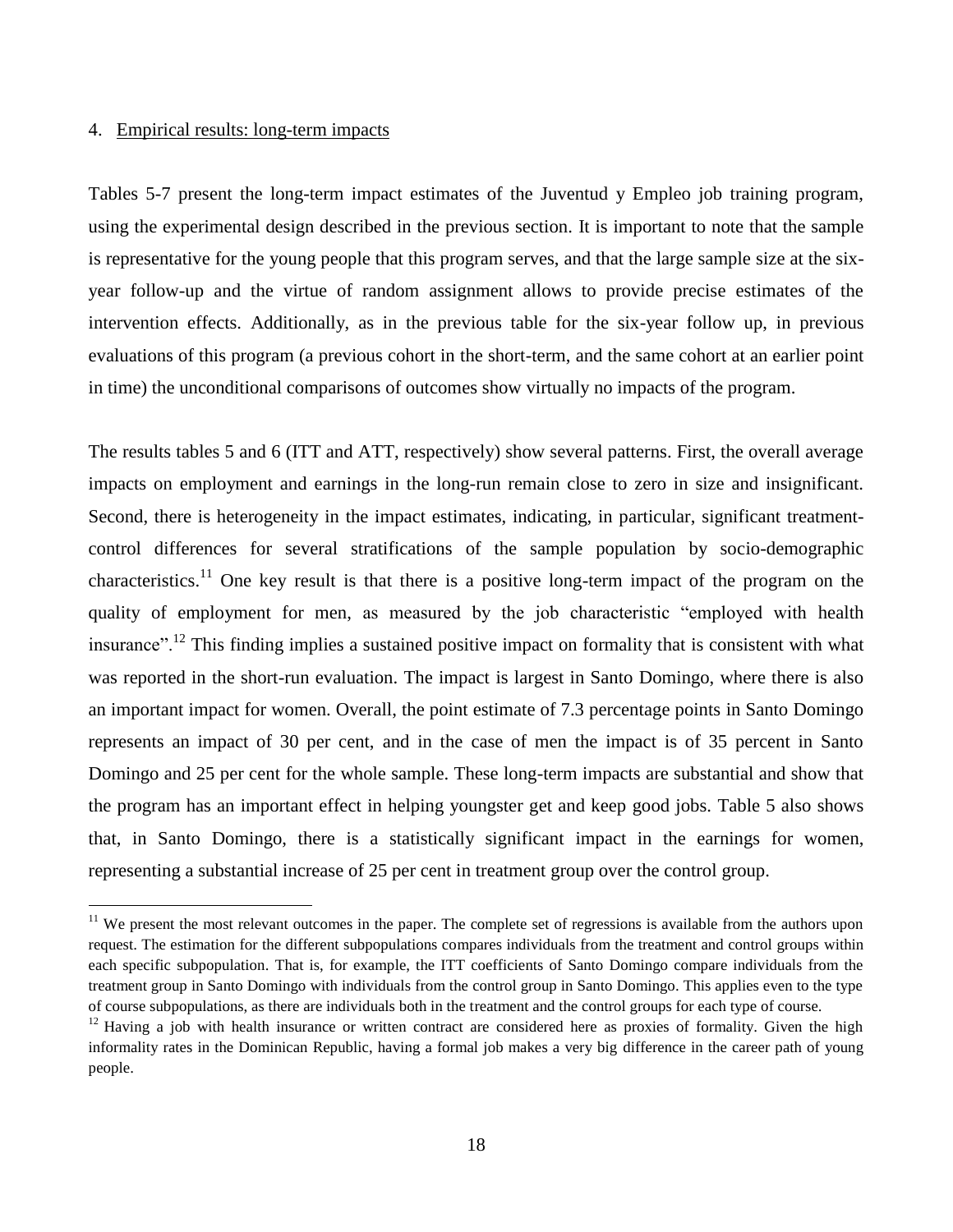| IIT effect                        | (1)        | (2)        | (3)         | (4)           | (5)        | (6)                                | (7)        | (8)         |
|-----------------------------------|------------|------------|-------------|---------------|------------|------------------------------------|------------|-------------|
| Outcome                           | All        | Women      | Men         | Santo Domingo | women      | Santo Domingo Santo Domingo<br>Men | Age 16-21  | Age $>21$   |
| Employed                          | $-0.0138$  | $-0.0164$  | 0.0028      | 0.0250        | 0.0345     | 0.0203                             | $-0.0038$  | $-0.0249$   |
|                                   | (0.0152)   | (0.0222)   | (0.0194)    | (0.0315)      | (0.0423)   | (0.0453)                           | (0.0224)   | (0.0238)    |
| Mean control group                | 0.740      | 0.665      | 0.860       | 0.719         | 0.658      | 0.838                              | 0.739      | 0.741       |
| Employed with health<br>insurance | 0.0255     | 0.0002     | $0.0783***$ | $0.0732***$   | $0.0625*$  | $0.1176*$                          | 0.0229     | 0.0160      |
|                                   | (0.0157)   | (0.0200)   | (0.0277)    | (0.0276)      | (0.0326)   | (0.0632)                           | (0.0249)   | (0.0224)    |
| Mean control group                | 0.254      | 0.220      | 0.309       | 0.240         | 0.191      | 0.333                              | 0.295      | 0.210       |
| Employed with written<br>contract | 0.0176     | 0.0114     | 0.0357      | $0.0441*$     | 0.0318     | 0.0744                             | 0.0217     | 0.0016      |
|                                   | (0.0140)   | (0.0175)   | (0.0258)    | (0.0246)      | (0.0296)   | (0.0523)                           | (0.0220)   | (0.0195)    |
| Mean control group                | 0.200      | 0.163      | 0.258       | 0.196         | 0.164      | 0.256                              | 0.232      | 0.164       |
| Monthly earnings                  | $-97.2301$ | 79.4256    | $-106.4207$ | 299.6451      | 913.9499** | $-292.7177$                        | 69.6726    | $-331.2156$ |
|                                   | (222.2594) | (222.0192) | (476.4994)  | (391.4541)    | (371.6096) | (935.1086)                         | (308.6289) | (335.4762)  |
| Mean control group                | 5358       | 3772       | 7888        | 5519          | 3692       | 9031                               | 5549       | 5145        |
| Ln Monthly earnings               | 0.0136     | $-0.0123$  | 0.0645      | $-0.0333$     | 0.0234     | $-0.0633$                          | 0.0671     | $-0.0397$   |
|                                   | (0.0397)   | (0.0597)   | (0.0546)    | (0.0817)      | (0.1259)   | (0.1064)                           | (0.0562)   | (0.0610)    |
| Mean control group                | 8.701      | 8.498      | 8.930       | 8.784         | 8.531      | 9.111                              | 8.743      | 8.654       |
| Labor force participation         | $-0.0044$  | $-0.0101$  | 0.0122      | 0.0232        | 0.0195     | 0.0338                             | 0.0040     | $-0.0137$   |
|                                   | (0.0134)   | (0.0203)   | (0.0165)    | (0.0244)      | (0.0342)   | (0.0335)                           | (0.0194)   | (0.0216)    |
| Mean control group                | 0.814      | 0.765      | 0.891       | 0.810         | 0.773      | 0.880                              | 0.814      | 0.813       |
| <b>Observations</b>               | 3,279      | 2,041      | 1,238       | 1,020         | 677        | 343                                | 1,729      | 1,549       |

**Table 5: IIT estimation on selected labor market outcomes**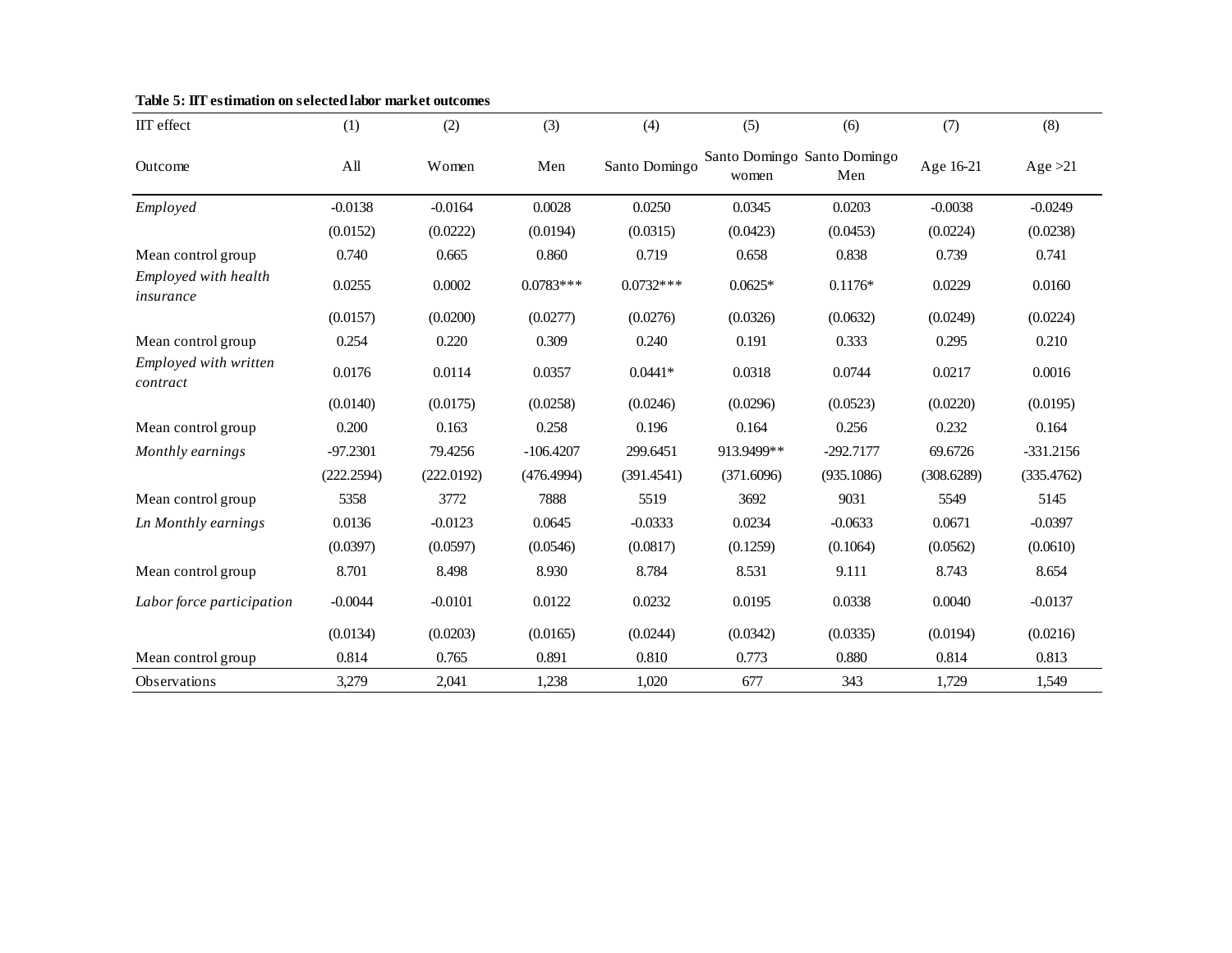| ATT effect                        | (1)        | (2)        | (3)        | (4)           | (5)                                  | (6)          | (7)        | (8)        |
|-----------------------------------|------------|------------|------------|---------------|--------------------------------------|--------------|------------|------------|
| Outcome                           | A11        | Women      | Men        | Santo Domingo | Santo Domingo Santo Domingo<br>women | Men          | Age 16-21  | Age $>21$  |
| Employed                          | 0.0034     | 0.0136     | $-0.0107$  | 0.0313        | 0.0575                               | $-0.0261$    | $-0.0053$  | 0.0183     |
|                                   | (0.0181)   | (0.0254)   | (0.0234)   | (0.0364)      | (0.0476)                             | (0.0509)     | (0.0265)   | (0.0277)   |
| Mean control group                | 0.724      | 0.641      | 0.865      | 0.705         | 0.635                                | 0.855        | 0.737      | 0.711      |
| Employed with health<br>insurance | $0.0437**$ | 0.0280     | $0.0790**$ | $0.0861**$    | $0.0969**$                           | 0.0639       | 0.0345     | $0.0463*$  |
|                                   | (0.0192)   | (0.0239)   | (0.0314)   | (0.0342)      | (0.0398)                             | (0.0683)     | (0.0292)   | (0.0246)   |
| Mean control group                | 0.237      | 0.202      | 0.298      | 0.221         | 0.162                                | 0.348        | 0.286      | 0.187      |
| Employed with written<br>contract | 0.0259     | 0.0187     | 0.0410     | 0.0447        | 0.0407                               | 0.0315       | 0.0208     | 0.0146     |
|                                   | (0.0168)   | (0.0207)   | (0.0283)   | (0.0292)      | (0.0360)                             | (0.0566)     | (0.0266)   | (0.0223)   |
| Mean control group                | 0.189      | 0.155      | 0.246      | 0.189         | 0.155                                | 0.261        | 0.225      | 0.151      |
| Monthly earnings                  | 400.1165   | 302.1002   | 609.2733   | 1,029.5949**  | 1,059.2345**                         | 1,124.5911   | 550.9781   | 132.0213   |
|                                   | (267.5821) | (276.0975) | (534.2763) | (477.5475)    | (456.7620)                           | (1,166.3988) | (348.9602) | (384.8261) |
| Mean control group                | 5000       | 3599       | 7368       | 4879          | 3443                                 | 7961         | 5213       | 4778       |
| Ln Monthly earnings               | 0.0470     | 0.0045     | $0.1168*$  | 0.0466        | 0.1082                               | 0.0426       | 0.0887     | $-0.0310$  |
|                                   | (0.0518)   | (0.0781)   | (0.0666)   | (0.1031)      | (0.1612)                             | (0.1072)     | (0.0673)   | (0.0782)   |
| Mean control group                | 8.677      | 8.492      | 8.889      | 8.725         | 8.479                                | 9.050        | 8.728      | 8.621      |
| Labor force participation         | 0.0085     | 0.0140     | $-0.0021$  | 0.0334        | 0.0451                               | 0.0010       | 0.0032     | 0.0199     |
|                                   | (0.0164)   | (0.0231)   | (0.0204)   | (0.0274)      | (0.0355)                             | (0.0385)     | (0.0240)   | (0.0240)   |
| Mean control group                | 0.804      | 0.751      | 0.893      | 0.797         | 0.757                                | 0.884        | 0.812      | 0.795      |
| <b>Observations</b>               | 3,017      | 1,872      | 1,145      | 938           | 625                                  | 313          | 1,601      | 1,415      |

## **Table 6: ATT estimation on selected labor market outcomes**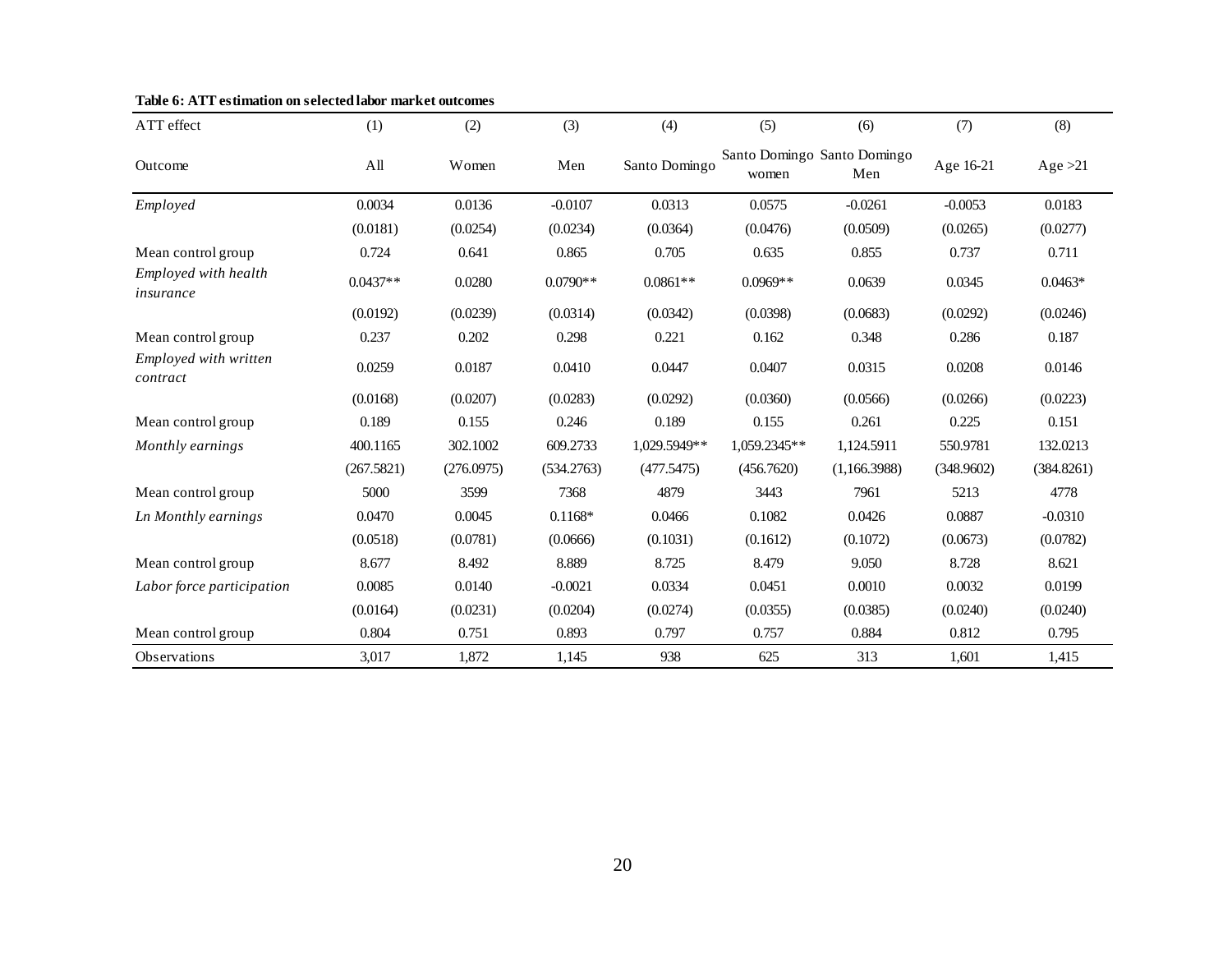The results of estimating the ATT impacts (Groups A and C vs. D) shown in Table 6 are consistent with the findings from the ITT analysis. There is an important impact on formality (measured by having employer provided health insurance), which is particularly strong for men and in Santo Domingo. In this specification, the impact for men is not concentrated in Santo Domingo, where women do have a very large impact (9.7 percentage points or 60 per cent over the mean of the control group). The impact on wages in Santo Domingo, in particular for women, is also statistically and economically meaningful, of about 30 per cent. In the case of men the point estimate is similar, but the sample is much smaller and the percentage difference relative to the control group is also smaller (14 per cent, not statistically significant).

Finally, we report the results from a LATE analysis in Table 7, using the random assignment as instrument for participation. As expected, the coefficients are larger than in the ITT analysis shown in Table 5, by a factor of close to two (LATE coefficients are the result of dividing the ITT coefficients by the difference between participation of lottery winners – approximately 87 per cent – and the participation rate of lottery losers – about 40 per cent). Statistical significance is largely unchanged, and the interpretation is that for those that participated in the program due to the lottery, the impact on formality is substantial. In the case of men, the impact is of 17 percentage points, which represents an increase of about 52 per cent over the mean outcome of the control group. This difference is even stronger in Santo Domingo, representing a 26 percentage point or 70 per cent increase in formality.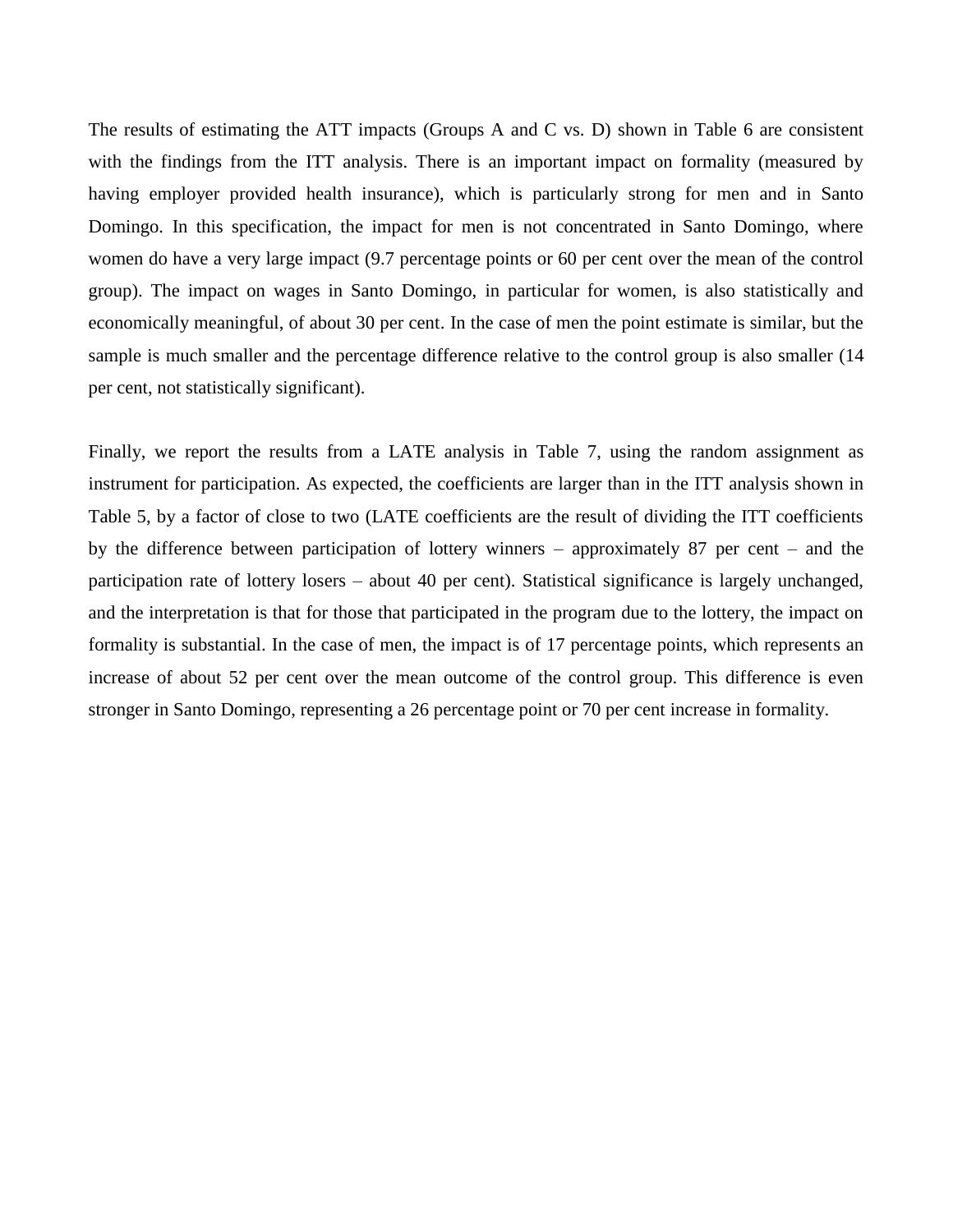| IIT effect                        | (1)         | (2)        | (3)         | (4)              | (5)                       | (6)                     | (7)        | (8)         |
|-----------------------------------|-------------|------------|-------------|------------------|---------------------------|-------------------------|------------|-------------|
| Outcome                           | All         | Women      | Men         | Santo<br>Domingo | Santo<br>Domingo<br>women | Santo<br>Domingo<br>Men | Age 16-21  | Age $>21$   |
| Employed                          | $-0.0286$   | $-0.0330$  | 0.0060      | 0.0485           | 0.0627                    | 0.0449                  | $-0.0082$  | $-0.0502$   |
|                                   | (0.0310)    | (0.0439)   | (0.0402)    | (0.0599)         | (0.0747)                  | (0.0967)                | (0.0467)   | (0.0469)    |
| Mean control group                | 0.733       | 0.649      | 0.878       | 0.736            | 0.655                     | 0.899                   | 0.741      | 0.725       |
| Employed with<br>health insurance | $0.0529*$   | 0.0004     | $0.1678***$ | $0.1424***$      | $0.1137**$                | $0.2603**$              | 0.0489     | 0.0324      |
|                                   | (0.0321)    | (0.0395)   | (0.0585)    | (0.0516)         | (0.0573)                  | (0.1327)                | (0.0520)   | (0.0441)    |
| Mean control group                | 0.243       | 0.198      | 0.319       | 0.234            | 0.170                     | 0.364                   | 0.293      | 0.191       |
| Employed with<br>written contract | 0.0364      | 0.0230     | 0.0764      | $0.0857*$        | 0.0580                    | 0.1648                  | 0.0465     | 0.0031      |
|                                   | (0.0288)    | (0.0348)   | (0.0538)    | (0.0467)         | (0.0525)                  | (0.1117)                | (0.0462)   | (0.0382)    |
| Mean control group                | 0.193       | 0.158      | 0.252       | 0.191            | 0.145                     | 0.283                   | 0.238      | 0.146       |
| Monthly earnings                  | $-201.4647$ | 160.3315   | $-227.9350$ | 582.4215         | 1,663.0461**              | $-648.1405$             | 148.9451   | $-668.1948$ |
|                                   | (454.6003)  | (438.7525) | (988.3700)  | (740.9820)       | (660.6672)                | (1,988.6684)            | (643.7197) | (662.0720)  |
| Mean control group                | 5041        | 3617       | 7496        | 5208             | 3673                      | 8309                    | 5261       | 4817        |
| Ln Monthly<br>earnings            | 0.0294      | $-0.0262$  | 0.1420      | $-0.0694$        | 0.0449                    | $-0.1454$               | 0.1433     | $-0.0876$   |
|                                   | (0.0842)    | (0.1224)   | (0.1158)    | (0.1657)         | (0.2317)                  | (0.2375)                | (0.1162)   | (0.1295)    |
| Mean control group                | 8.681       | 8.488      | 8.906       | 8.738            | 8.504                     | 9.032                   | 8.738      | 8.619       |
| Labor force<br>participation      | $-0.0073$   | $-0.0112$  | 0.0119      | 0.0558           | 0.0724                    | 0.0263                  | 0.0058     | $-0.0192$   |
|                                   | (0.0235)    | (0.0361)   | (0.0211)    | (0.0386)         | (0.0533)                  | (0.0368)                | (0.0335)   | (0.0341)    |
| Mean control group                | 0.870       | 0.815      | 0.965       | 0.873            | 0.825                     | 0.970                   | 0.869      | 0.871       |
| <b>Observations</b>               | 3,279       | 2,041      | 1,238       | 1,020            | 677                       | 343                     | 1,729      | 1,549       |

**Table 7: LATE estimation on selected labor market outcomes**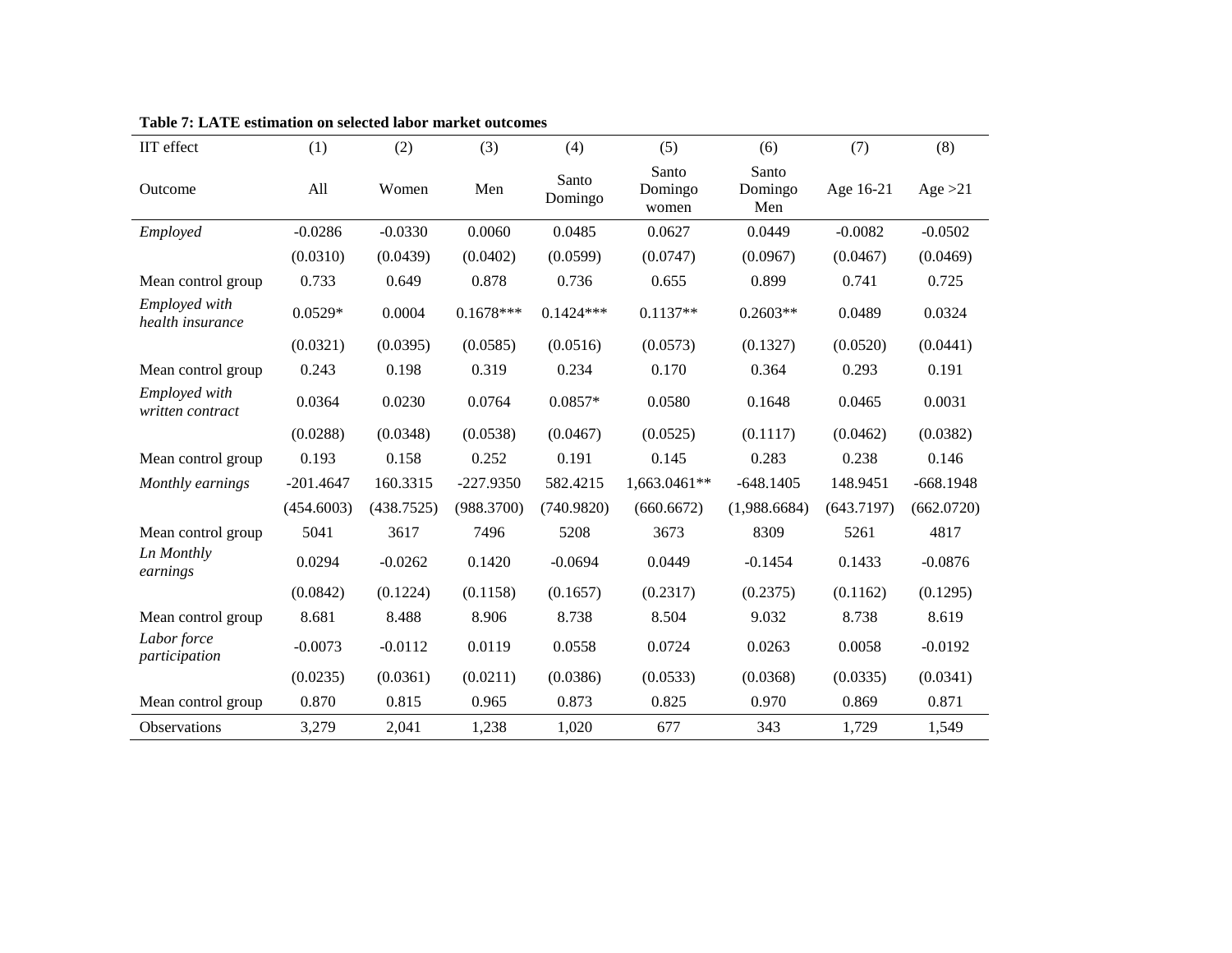The persistent impact of formality for men is the most significant and consistent result in all the specifications. In terms of labor market trajectories, we are able to reconstruct the percentage of men working in the formal sector in the last six years, looking at the differences between treatment and control. As shown in Figure 1 below, while the percentage of men that hold formal sector jobs increases over time for both treatment and controls, there is always a difference that shows a positive impact of training.



**Figure 1: % of men working in the formal sector by month**

Notes: the period from September-December 2010 corresponds to the period when the first survey was applied, so the information is incomplete, and the reference period for the second follow-up survey starts in January 2011. The dotted lines correspond to the 95% confidence intervals around the mean.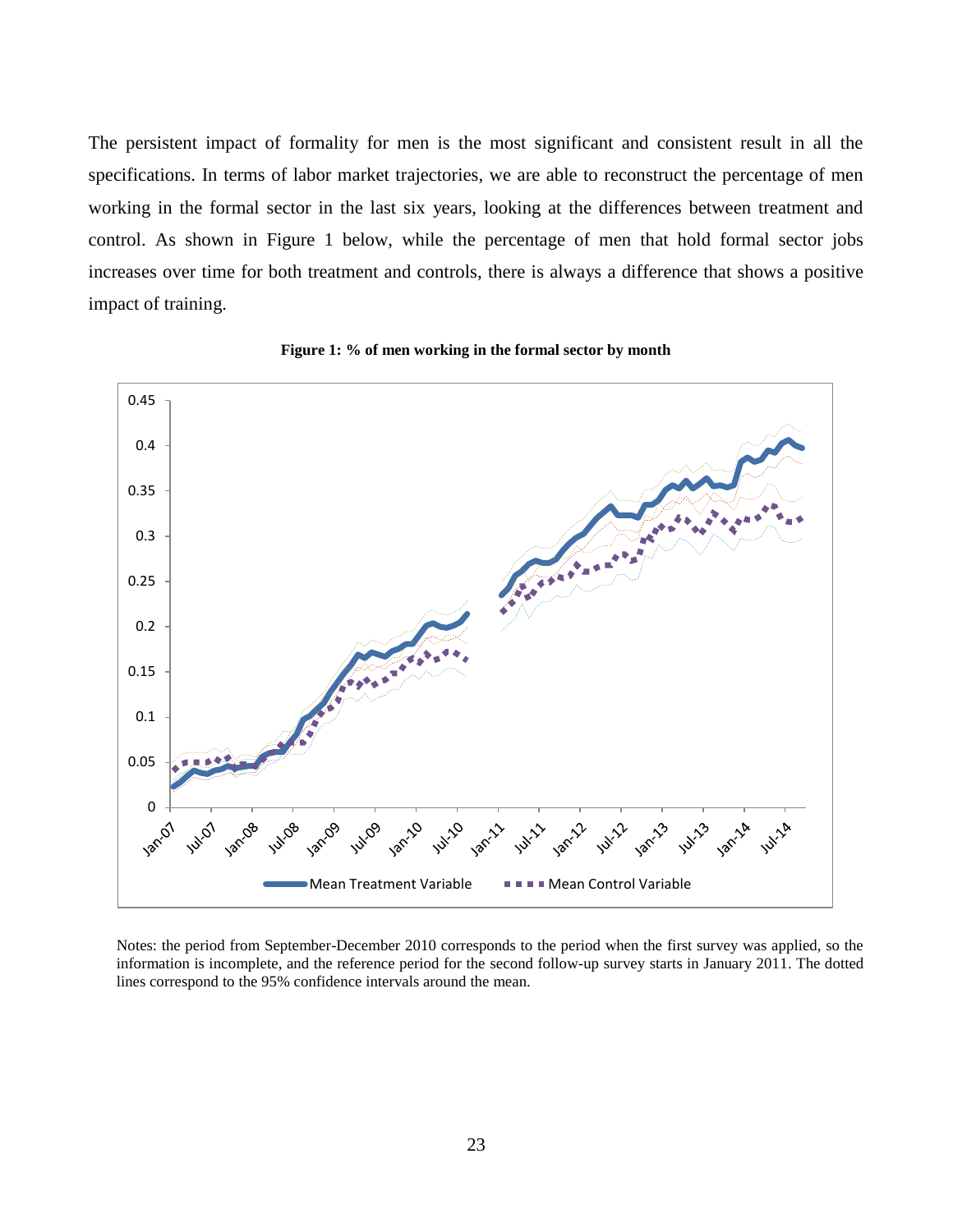#### 5. Conclusions

To the best of our knowledge, this paper is the first experimental analysis of the long-term impacts of a job training program outside the US. The evidence from these earlier experimental US studies – also focusing almost exclusively on training programs for disadvantaged youths (The National Supported Work Demonstration in the 1970s, JOBSTART in the 1980s, Job Corps in the 1990s) – indicates longrun impacts that are small positive at best, but generally tend to be close to zero. In the case of Job Corps, positive medium-run impacts on earnings do not seem to be sustained in the longer run. Against the background that some of these programs are comparatively intensive (and costly), these are certainly not encouraging results for the conception and design of youth training programs.

In the case of this long-term impact evaluation, we find interesting results: because of the program, young men seem to have a better start of their careers, in the formal sector, and urban women improve their earnings. More specifically, our results show that there is a statistically significant long-run impact on the formality of employment for men (as measured by jobs with health insurance benefits) participating in the *Juventud y Empleo* program. This effect of the JyE program was previously reported in the short-run evaluations, and it is important to see that this impact is sustained over a long time horizon. In particular, since the impact is large, and since lasting impacts in the quality of employment can make an important difference in the employment experience of young people and their longer-term (potentially lifetime) labor market trajectories. Second, we find some evidence of sustained earnings impacts for youths in the country's most important urban labor market, Santo Domingo, indicating that the returns to skills investments may be particularly relevant in the context of a more dynamic labor market where the demand for these skills is higher. Finally, we find that young women, in particular, seem to benefit in terms of higher earnings if they live in the capital of the country, where there usually are more labor opportunities. For the overall sample, the long-term impacts on labor earnings and employment probability are close to zero in size and not statistically significant for the whole sample, which is somehow compatible with US studies.

Overall we interpret our results as indicating that training programs for disadvantaged youth can have positive outcomes: the JyE training improves formality in a context of high informality; and it seems to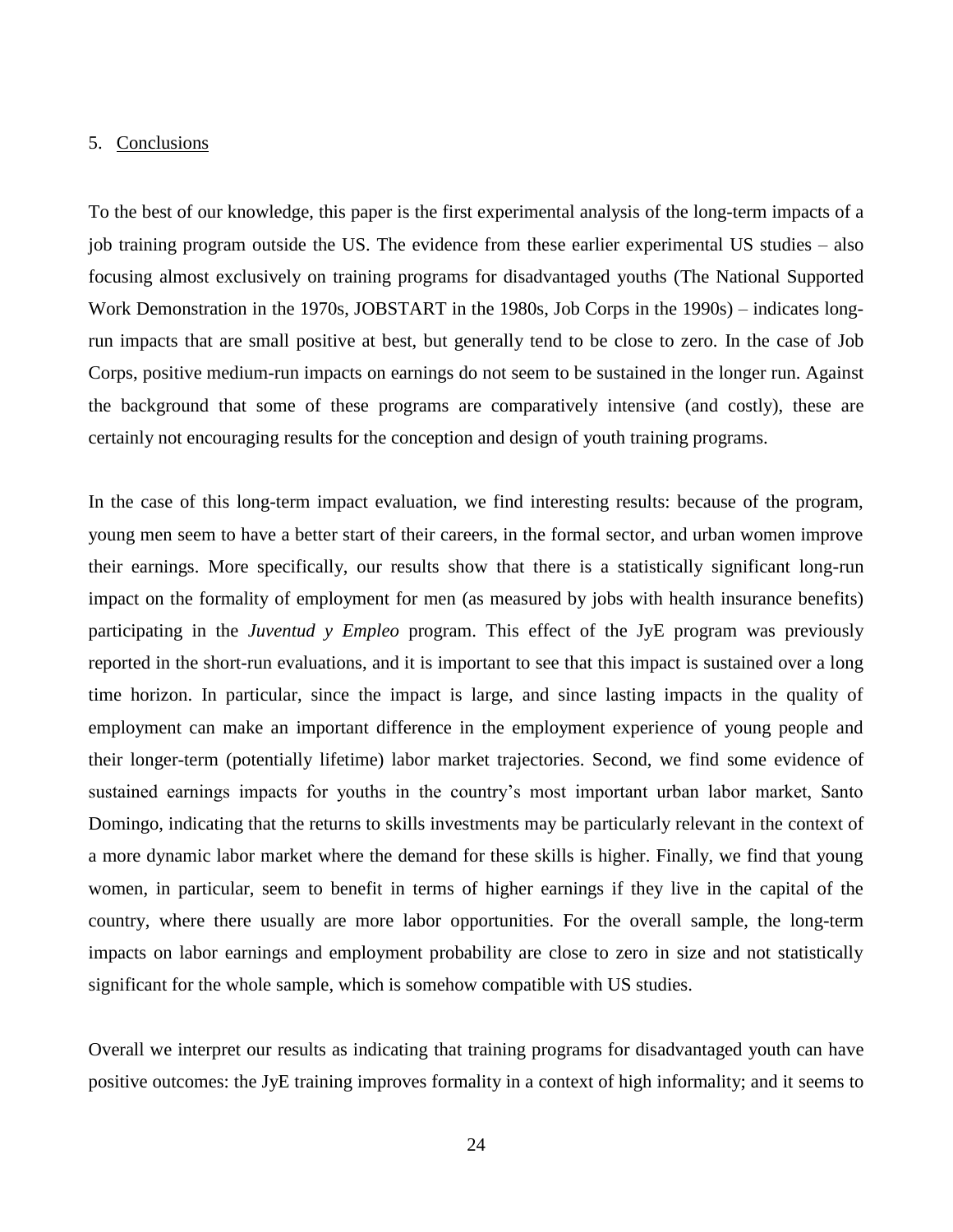increase earnings in that part of the labor market in the Dominican Republic that is comparatively dynamic and where actual demand for skills exists. Given that not all groups benefit equally, it is important to understand the causes of this heterogeneity and to propose alternatives for the groups that do not benefit from this type of programs.

These findings are relevant for a much broader set of countries, since a multitude of economies worldwide face similar types of labor markets, and challenges for youths. Moreover, the training offered here, while not as comprehensive as the very intensive interventions analyzed in previous research on long-term impacts (e.g. Job Corps in the US, training for the unemployed in Germany) does combine a sizeable investment in both classroom and on-the-job training, and is thus comparable to many youth interventions that are used across countries.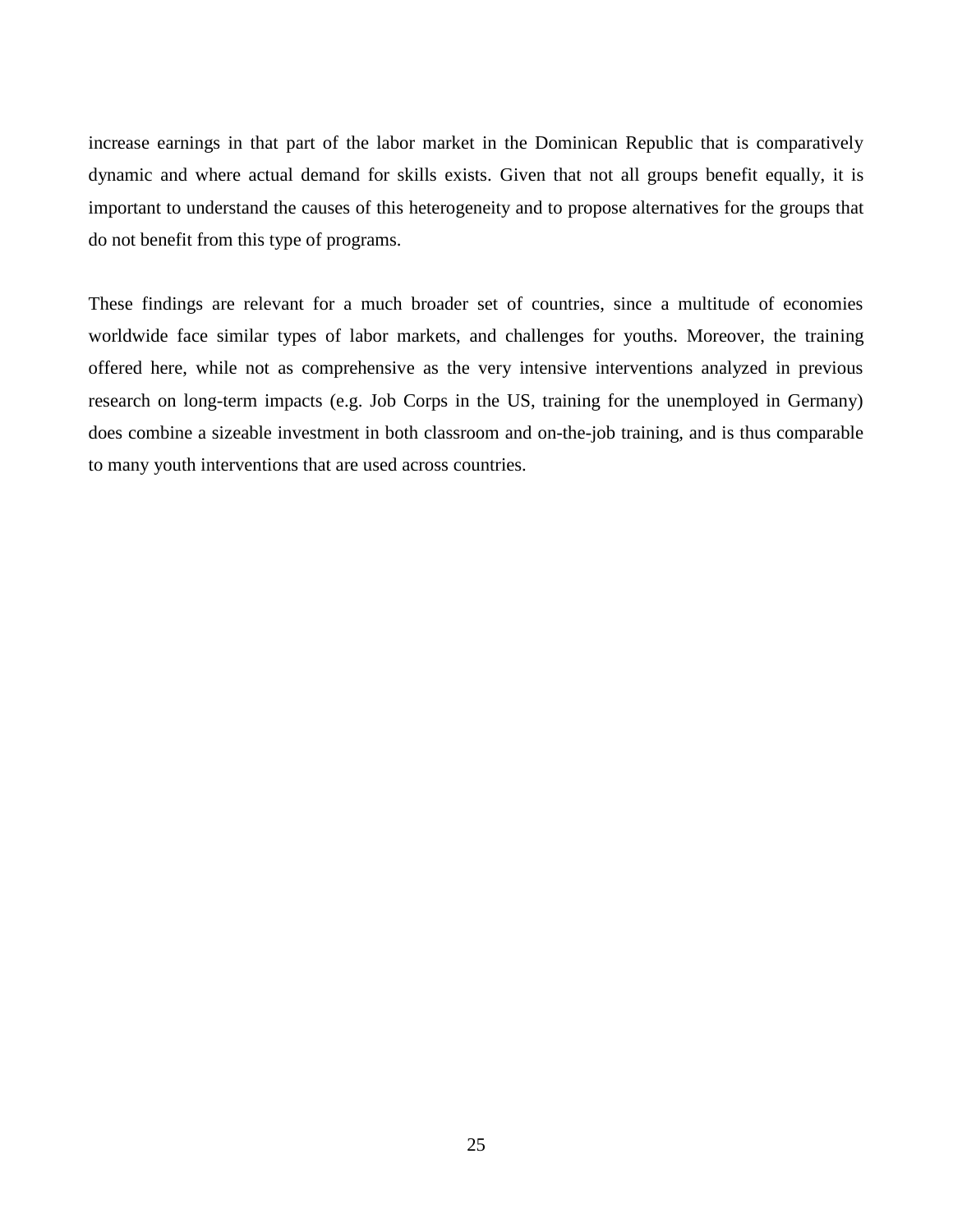#### **References**

Acero-Gomez, E.O. and R.M. Campos-Vazquez (2011), Teenage Pregnancy in Mexico: Evolution and Consequences, paper for the World Bank Report "Teenage Pregnancy in Latin America", Washington, DC.

Angrist, J. and J.S. Pischke (2009), Mostly Harmless Econometrics: An Empiricist's Companion., Princeton NJ: Princeton University Press.

Betcherman, G., K. Olivas and A. Dar (2004), Impacts of Active Labor Market Programs: New Evidence from Evaluations with Particular Attention to Developing and Transition Countries, Social Protection Discussion Paper Series 0402, Washington, D.C.: World Bank.

Bloom, H.S., L.L. Orr, S.H. Bell, G. Cave, F. Doolittle, W. Lin and J.M. Bos (1997), The Benefits and Costs of JTPA Title II-A Programs – Key findings from the National Job Training Partnership Act Study, Journal of Human Resources 32, 549-576.

Brea, M. (2010), Interpretación de las Escalas CPS, Rosenberg y Grit y Propuestas de Revisión para Mejorar la Confiabilidad, Document prepared for the World Bank, Washington, DC.

Brunello, G. and M. Schlotter (2011), Non Cognitive Skills and Personality Traits: Labour Market Relevance and their Development in Education and Training Systems, IZA Discussion Paper No. 5743.

Card, D., P. Ibarraran, F. Regalia, D. Rosas-Shady and Y. Soares (2011), The labor market impacts of youth training in the Dominican Republic, Journal of Labor Economics 29, 267-300.

Card, D., J. Kluve and A. Weber (2010), Active Labour Market Policy Evaluations: A Meta-analysis, The Economic Journal 120, F452-F477.

Cave, G., H. Bos, F. Doolittle and C. Toussaint (1993), JOBSTART: Final Report on a Program for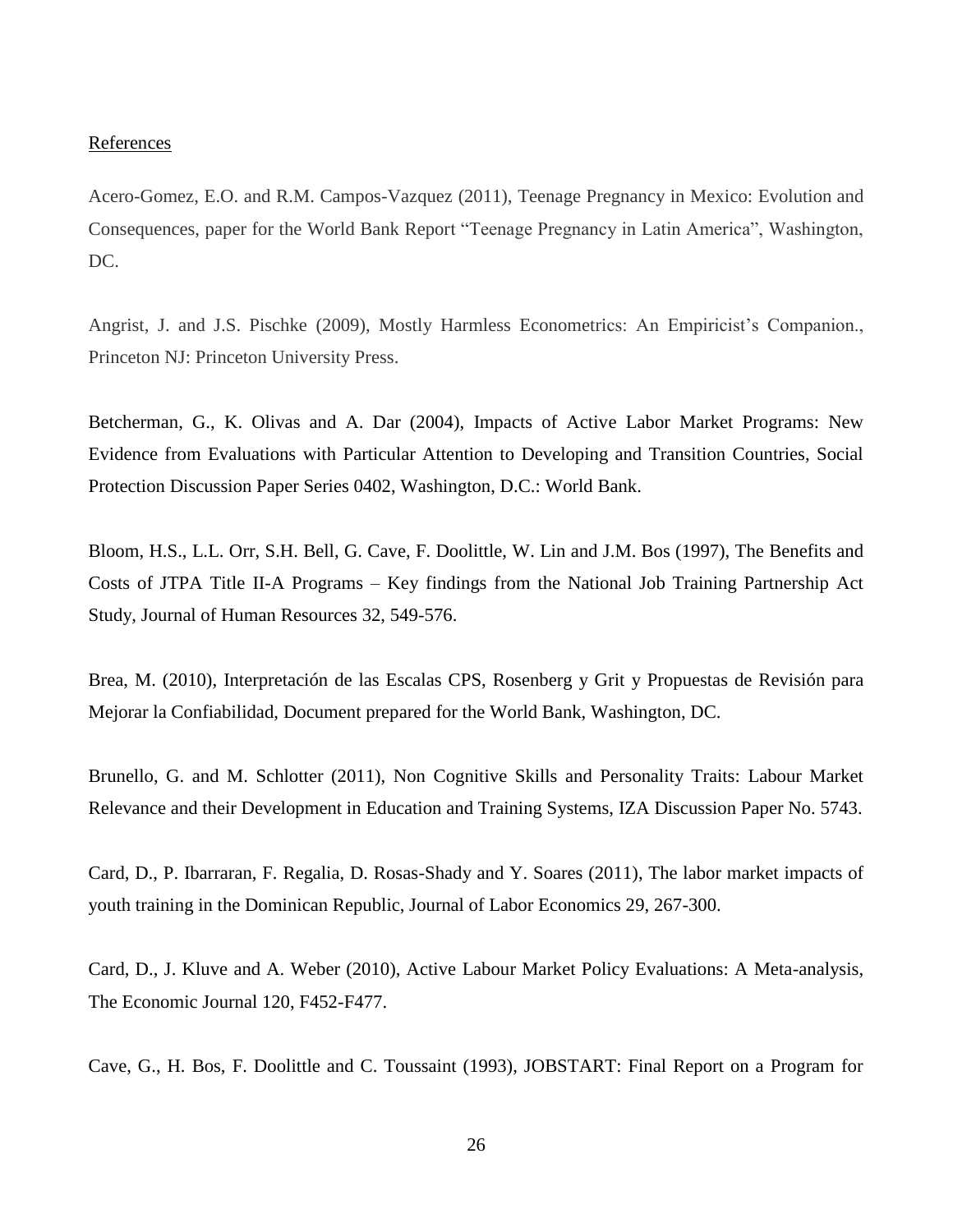School Dropouts, Manpower Demonstration Research Corporation MDRC.

Couch, K.A. (1992), New Evidence on the Long-Term Effects of Employment Training Programs, Journal of Labor Economics 10, 380-388.

Duckworth, A.L., C. Peterson, M.D. Matthews and D.R. Kelly (2007), Grit: Perseverance and passion for long-term goals, Journal of Personality and Social Psychology 92, 1087-1101.

Duflo, E., R. Glennerster and M. Kremer (2008), Using Randomization in Development Economics Research: A Toolkit, in T.P. Schultz and J. Strauss (eds.), Handbook of Development Economics Volume 4, 3895-3962.

Fazio, M.V. (2011), Análisis de la percepción de los empleadores acerca de las pasantías y las perspectivas de inserción laboral en esas empresas, BID Nota Técnica IDB-TN-240, Washington, DC.

Felfe, C., M. Lechner and A. Steinmayr (2011), Sports and Child Development, IZA Discussion Paper No.6105.

Fitzenberger, B. and R. Völter (2007), Long-run effects of training programs for the unemployed in East Germany, Labour Economics 14, 730-755.

Flores-Lagunes, A., A. Gonzalez and T. Neumann (2010), Learning but not earning? The impact of Job Corps training on Hispanic youth, Economic Inquiry 48, 651-667.

Gonzalez, C., L. Ripani and D. Rosas (2011), Mejorando las Oportunidades de Inserción Laboral de Jóvenes en América Latina, BID Nota Técnica, Washington, DC.

Greenberg, D.H., C. Michalopoulos and P.K.Robins (2003), A Meta-Analysis of Government-Sponsored Training Programs, Industrial and Labor Relations Review 57, 31-53.

Greenberg, D.H., C. Michalopoulos and P.K.Robins (2004), What Happens To The Effects Of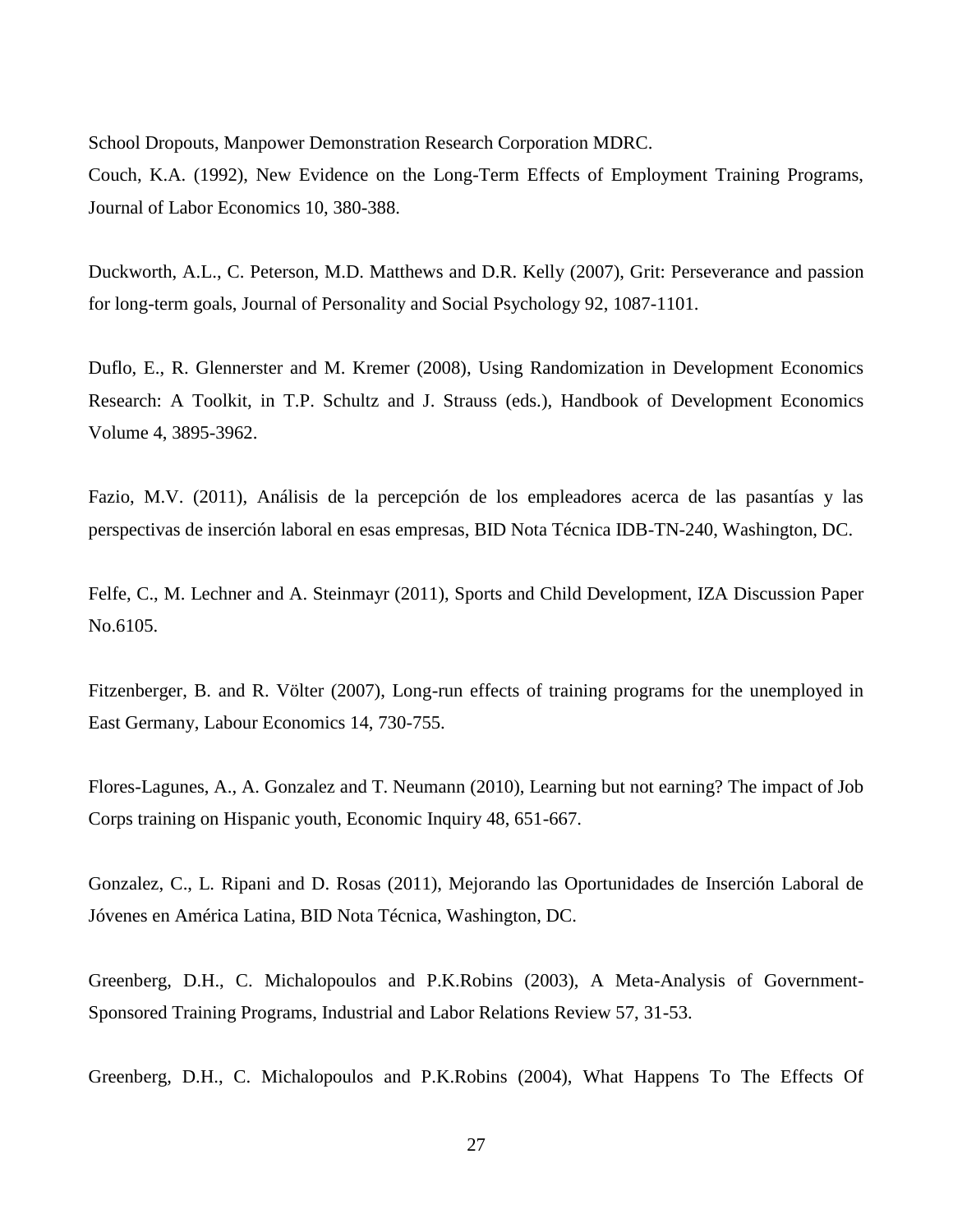Government-Funded Training Programs Over Time?, Journal of Human Resources 39, 277-293. Heckman, J.J., R.J. LaLonde and J.A. Smith (1999), The economics and econometrics of active labour market programs, in Ashenfelter, O. and D. Card (eds.), Handbook of Labor Economics 3, Elsevier, Amsterdam.

Heckman, J.J., J. Stixrud and S. Urzua (2006), The Effects of Cognitive and Noncognitive Abilities on Labor Market Outcomes and Social Behavior, Journal of Labor Economics 24, 411-482.

Ibarrarán, P., L. Ripani, B. Taboada, J.M. Villa and B. Garcia (2014), Life skills, employability and training for disadvantaged youth: Evidence from a randomized evaluation design, IZA Journal of Labor and Development 3, 1-24.

Ibarrarán, P. and D. Rosas (2009), Evaluating the impact of Job Training Programs in Latin America: evidence from IDB funded operations, Journal of Development Effectiveness 2, 195-216.

Lechner, M., R. Miquel and C. Wunsch (2011), Long-run effects of public sector sponsored training in West Germany, Journal of the European Economic Association 9, 742-784.

Oficina Nacional de Estadística (ONE) (2008), Madres Adolescentes en República Dominicana, Santo Domingo: Dominican Republic.

Osikominu, A. (2012), Quick Job Entry or Long-Term Human Capital Development? The Dynamic Effects of Alternative Training Schemes, The Review of Economic Studies 80, 313-342.

Rosenberg, M. (1989), Society and the Adolescent Self-Image. Revised Edition, Middletown, C.T. Wesleyan University Press.

Schochet, P.Z., J. Burghardt and S. McConnell (2008), Does Job Corps Work? Impact Findings from the National Job Corps Study, American Economic Review 98, 1864-1886.